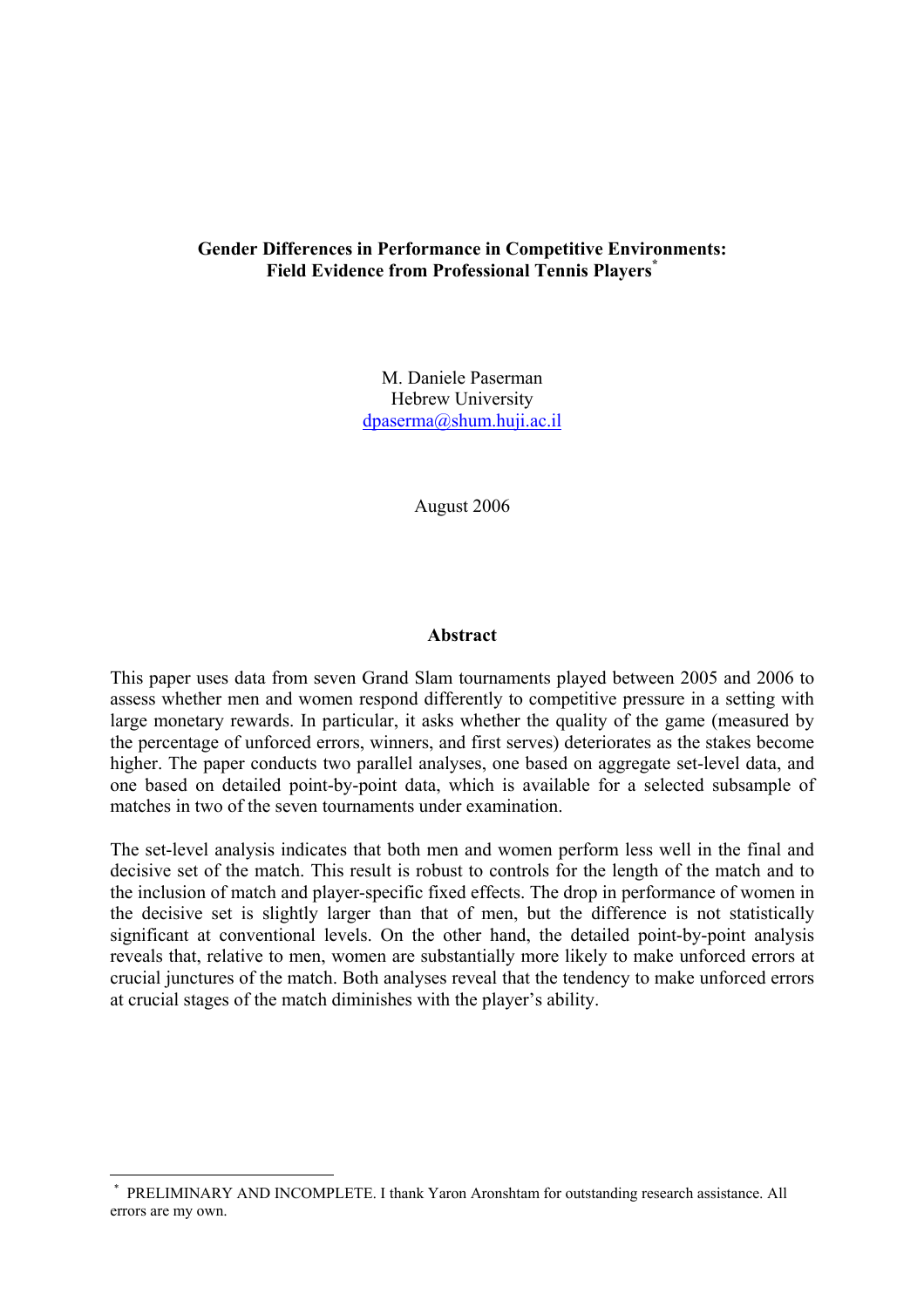Recent decades have seen a dramatic increase in female labor force participation rates, and a considerable narrowing of the gender gap. Yet, despite these advances, the gender gap in wages is still substantial, even if one looks at men and women with the same amount of experience and education. At the very high end of the wage distribution, women have found it particularly hard to break the glass ceiling and to make inroads into the upper echelons of management and academia.

 Several explanations have been put forth for this phenomenon, ranging from discrimination to differences in preferences, and to differential investments in human capital and on-the-job training. Some recent controversial remarks by former Harvard University President Lawrence Summers have also sparked a lively debate about the reasons for the small number of women in science, engineering, and at the forefront of academic research.

 In a recent influential paper, Gneezy, Niederle and Rustichini (2003) have put forward an intriguing hypothesis: women may be less effective than men in competitive environments, even if they are able to perform similarly in a non-competitive environment. Using experimental evidence, they revealed the existence of a significant gender gap in performance in a tournament setting where wages were based on a winner-takes-all principle, while no such gap existed when players were paid according to a piece rate. The reason for this gap is that men's performance increases significantly with the competitiveness of the environment, while women's performance does not. Gneezy et al. also found that the decrease in woman's performance was more pronounced in mixed competitions (women competing against men) than in single-sex competitions (women competing amongst themselves). Similar findings were also obtained by Gneezy and Rustichini (2004), who analyzed the performance of young boys and girls in a race over a short distance. Niederle and Vesterlund (2005), on the other hand, found no gender differences in performance on an arithmetic task under either a noncompetitive piece rate compensation scheme, or a competitive tournament scheme. However, they found that men were significantly more likely than women to select into the competitive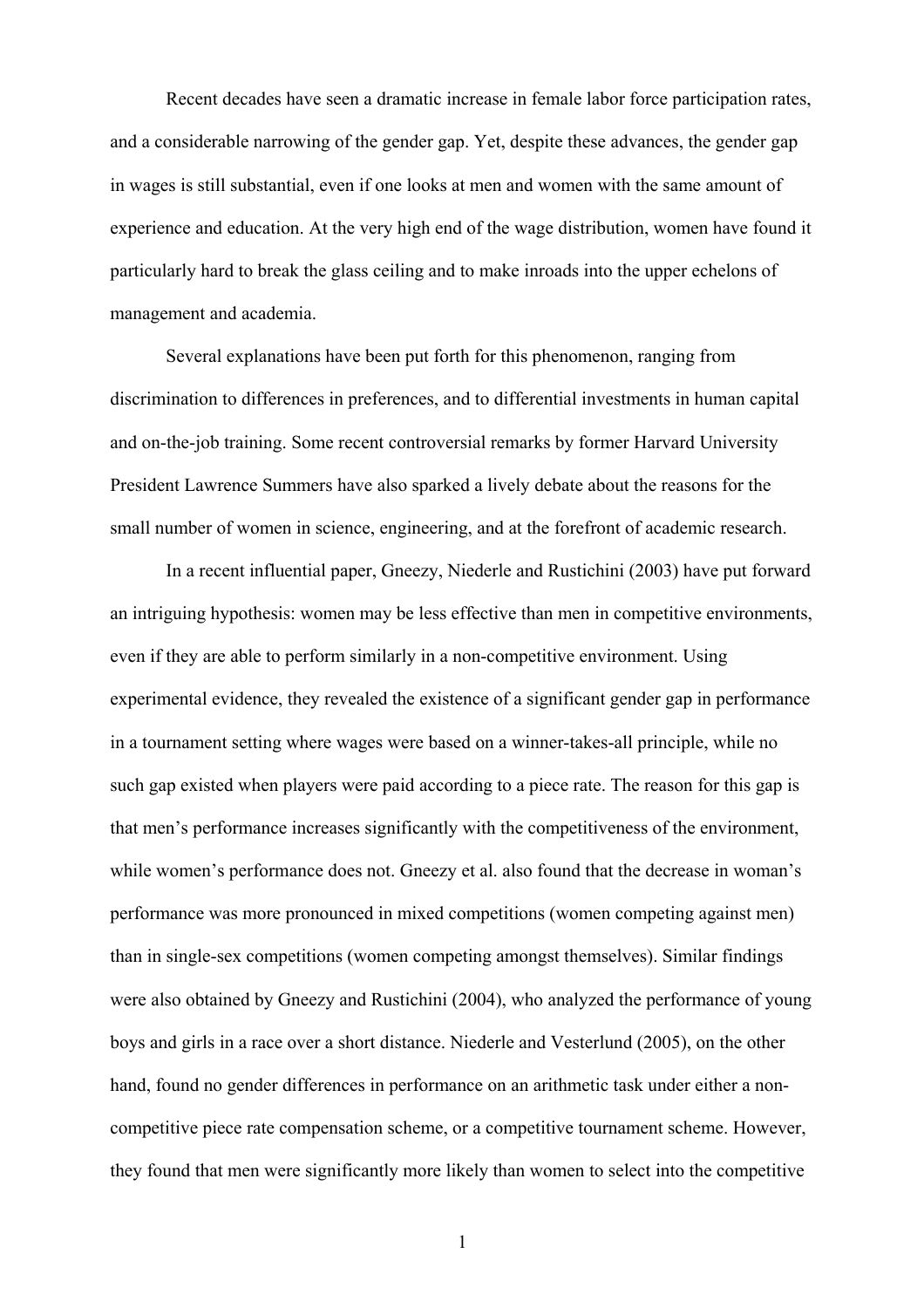compensation scheme when given the choice, and that such a choice could not be explained by performance either before or after the entry decision.

In a non-experimental setting, Lavy (2004) found that the gender gap in test scores (which favors girls) on "blind" high school matriculation exams (i.e., exams that are graded by an external committee) is smaller than the gender gap in scores on exams graded internally. Lavy attributes this finding to discrimination on the part of teachers, but one cannot rule out that women underperform because of the increased pressure they face in the blind setting.

In this paper, I complement the existing literature by examining whether men and women respond differently to competitive pressure in a setting with large monetary rewards. Specifically, I focus on professional tennis players and on seven Grand Slam tournaments played between 2005 and 2006. One of the advantages of using sports data is that it is possible to observe detailed measures of productivity or performance. I ask whether players' performance deteriorates as the stakes become higher. A player's performance is measured primarily by looking at the number of unforced errors and winners hit during each match. To the best of my knowledge, this is an improvement over previous research on tennis data, which limited itself to information on the number of games or sets won by the players (Sunde, 2003).

The paper conducts two parallel analyses, one based on aggregate set-level data, and one based on detailed point-by-point data, which is available for a selected subsample of matches in two of the seven tournaments under examination.

The aggregate set-level analysis indicates that both men and women perform less well in the final and decisive set of the match. This result is robust to controls for the length of the match and to the inclusion of match and player-specific fixed effects. I find that the performance of women is slightly inferior to that of men, but the difference is not statistically significant at conventional levels.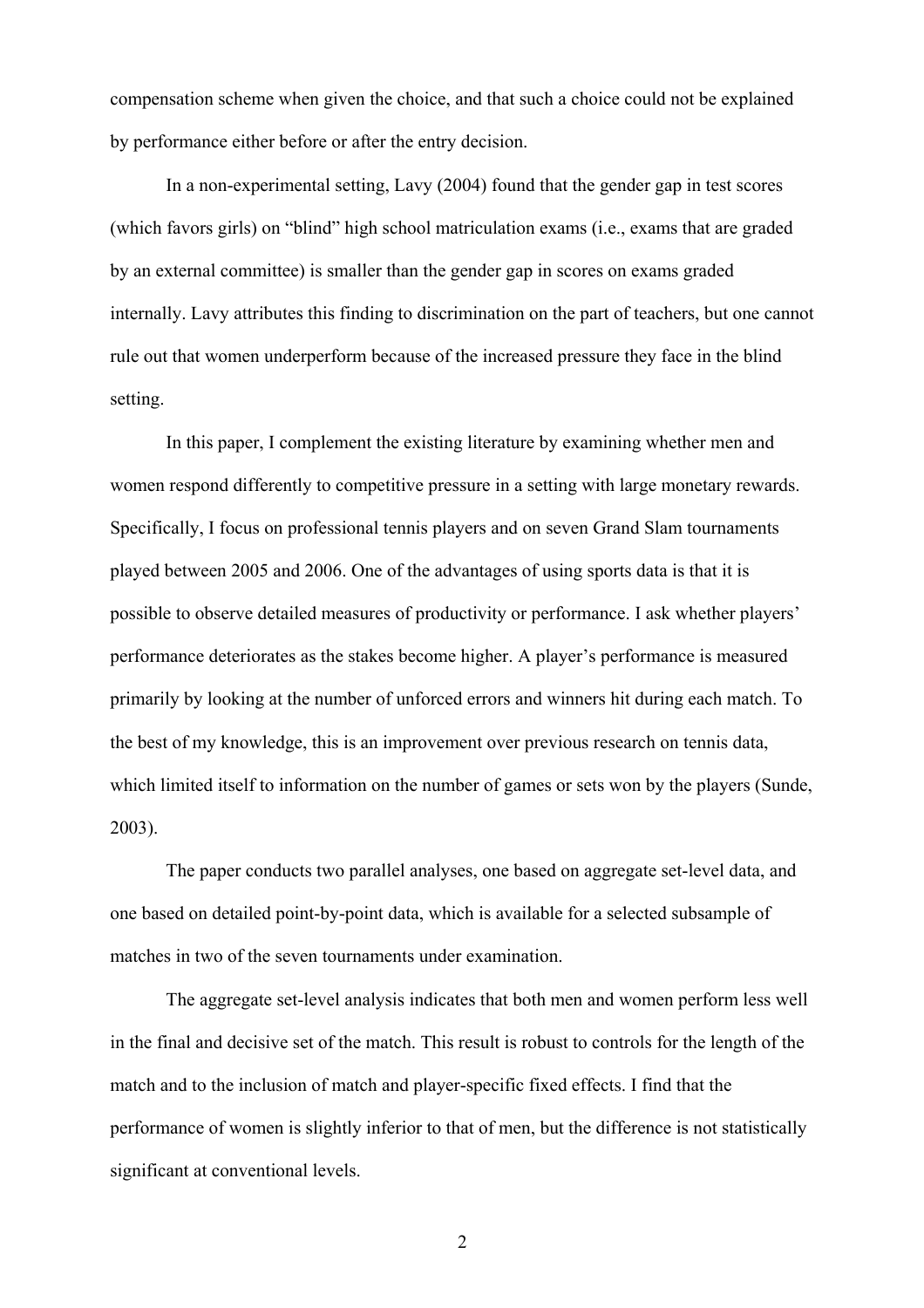The detailed point-by-point data, available for a subset of matches played at the 2006 French Open and Wimbledon tournaments, allows me to create a less coarse measure of the decisiveness of each point. Following Klaassen and Magnus (2001), I define the importance of each point as the difference in the probability of winning the entire match as a result of winning or losing the current point. This importance variable evolves very non-linearly over the course of a match, generating an abundance of useful variation that can be used for estimation. I find that while men's performance does not vary much depending on the importance of the point, women's performance deteriorates significantly as points become more important. About 31 percent of men's points end in unforced errors, regardless of their placement in the distribution of the importance variable. For women, on the other hand, about 33 percent of points in the bottom quartile of the importance distribution end in unforced errors; the percentage of unforced errors rises to more than 40 percent for points in the top quartile of the importance distribution. These differences persist and are statistically significant even in a multinomial logit model that controls for players' ability, tournament, set number, and individual match fixed effects.

 The rest of the paper is structures as follows. The next section introduces some basic concepts in the game of tennis. Section 2

## **1. Tennis: basic concepts**

**Rules.** Tennis is a game played by two players ("singles") or two teams of players ("doubles"). The players stand on opposite sides of a net and strike a ball in turns with a stringed racket. Their objective is to score *points* by striking the ball within a delimited field of play (the *court*) and out of the reach of the opponent. The player who first puts the ball in play is designated the *server*, while the player who is ready to return the serve is called the *receiver*. *A* tennis *match* usually comprises an odd number of *sets* (three or five). A *set* consists of a number of *games*, and games, in turn, consist of *points*. The match winner is the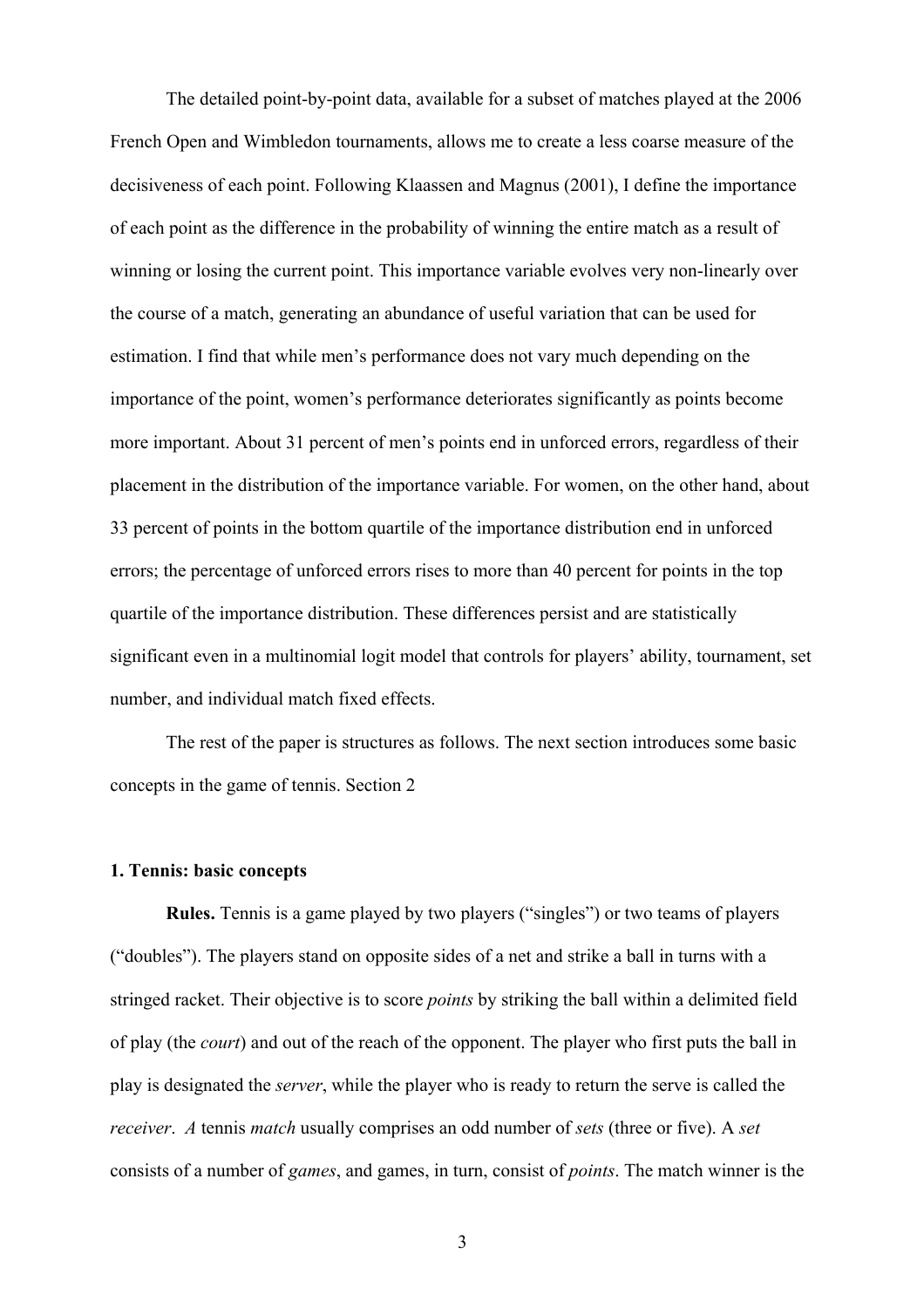player who wins more than half of the sets. The match ends as soon as this winning condition is met. A set consists of a sequence of games played with service alternating between games, ending when the count of games won meets certain criteria. Typically, a player wins a set when he wins at least six games and at least two games more than his opponent. It has become common, however, to play a "tiebreaker" when each player has won six games. A *game* consists of a sequence of points played with the same player serving, and is won by the first player to have won at least four points and at least two points more than his opponent.

**Typology of points.** A point is lost when one of the players fails to make a legal return of the ball. This can happen in a number of ways: an *unforced error* is an error in a service or return shot that cannot be attributed to any factor other than poor judgment by the player; a *winner* is a forcing shot that cannot be reached by the opponent and wins the point; all other points are *forced errors*, errors in a return shot that were forced by the opponent.

**Playing Surface.** There are three main types of courts, depending on the materials used for the court surface. Each surface provides a difference in the speed and bounce of the ball, which in turn can affect the level of play of the individual players. Some players are notoriously better on certain surfaces than on others. Clay courts are considered "slow", meaning that the balls lose speed as they hit the court and bounce relatively high, making it more difficult for a player to hit an unreturnable shot, called a *winner*. Hard courts and grass courts are "fast" surfaces, where fast, low bounces keep rallies short, and powerful, hardserving and hard-hitting players have an advantage. Grass courts add an additional variable, with bounces depending on how healthy the grass is and how recently it has been mowed.

**Tournaments.** Tournaments are organized by gender and number of players. The four most important tournaments on the professional tennis circuit are the *Grand Slam*  tournaments: the Australian Open, played in January in Melbourne on a hard court surface; the French Open, played in May-June in Paris on clay courts; Wimbledon, played in June-July in London on grass courts; and the U.S. Open, played in August-September in New York on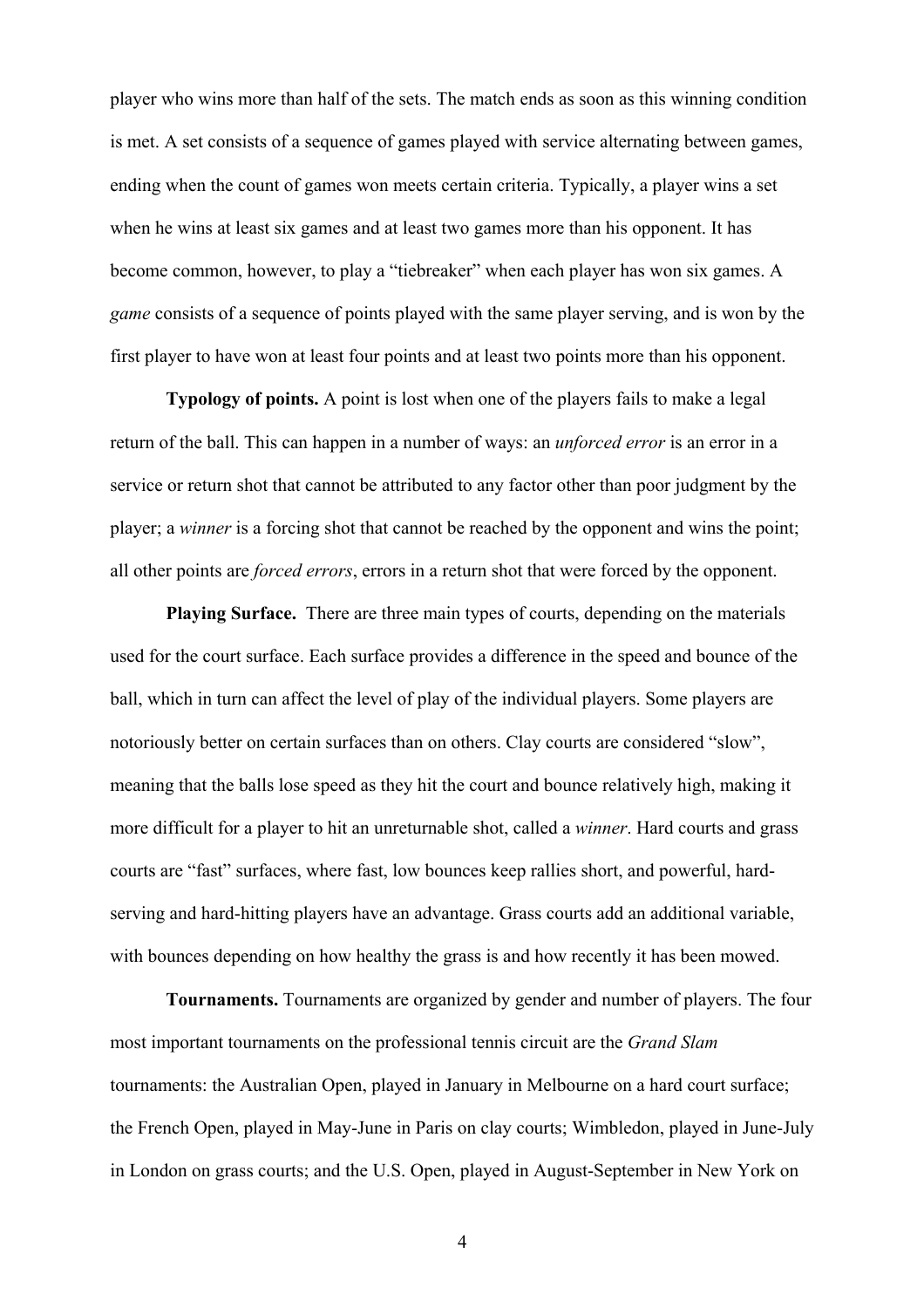hard courts. The Grand Slam tournaments have 128 entrants, organized in a predetermined *draw* of 64 matches: the winner of a match advances to the next round, while the loser exits the tournament. The winner of the tournament is the player who wins seven consecutive matches. The prizes for reaching each round are set in advance: typically prizes double at each successive round in the latter rounds, while they increase somewhat less steeply in the earlier rounds. Women matches are played on a "best-of-three" basis (i.e., the first player who wins two sets wins the match), while for men, contrary to other tournaments on the professional tour, all matches starting from the first round are played on a "best-of-five" basis.

**Ranking of players.** The tournament draw is set up so that the best players are kept apart until the final rounds through a seeding mechanism. The best 32 players in the tournament are seeded and cannot play each other in the first two rounds. The seeding is determined by the weekly Entry Ranking of players by the ATP (the professional male players' association) and the WTA (the professional female players' association). The weekly ranking takes into account all results obtained in professional and satellite tournaments over the past 52 weeks.

#### **2. Set level analysis: data and summary statistics**

 I collected data on the seven Grand Slam tournaments played between the 2005 Australian Open and the 2006 Wimbledon tournament. The data were collected between January and July 2006 from the official web sites of the tournaments. One advantage of focusing on the Grand Slam tournaments is the uniformity of the available statistics, kept by IBM. The web sites record detailed match statistics broken down by set for every match played in six of the seven tournaments; for the 2005 U.S. Open, the full statistics are available for every match from the third round onwards, and for selected matches played in the first two rounds. I have information on the final score in the set, the number of points played in the set, the length of the set, and a number of statistics on the performance of both players: the total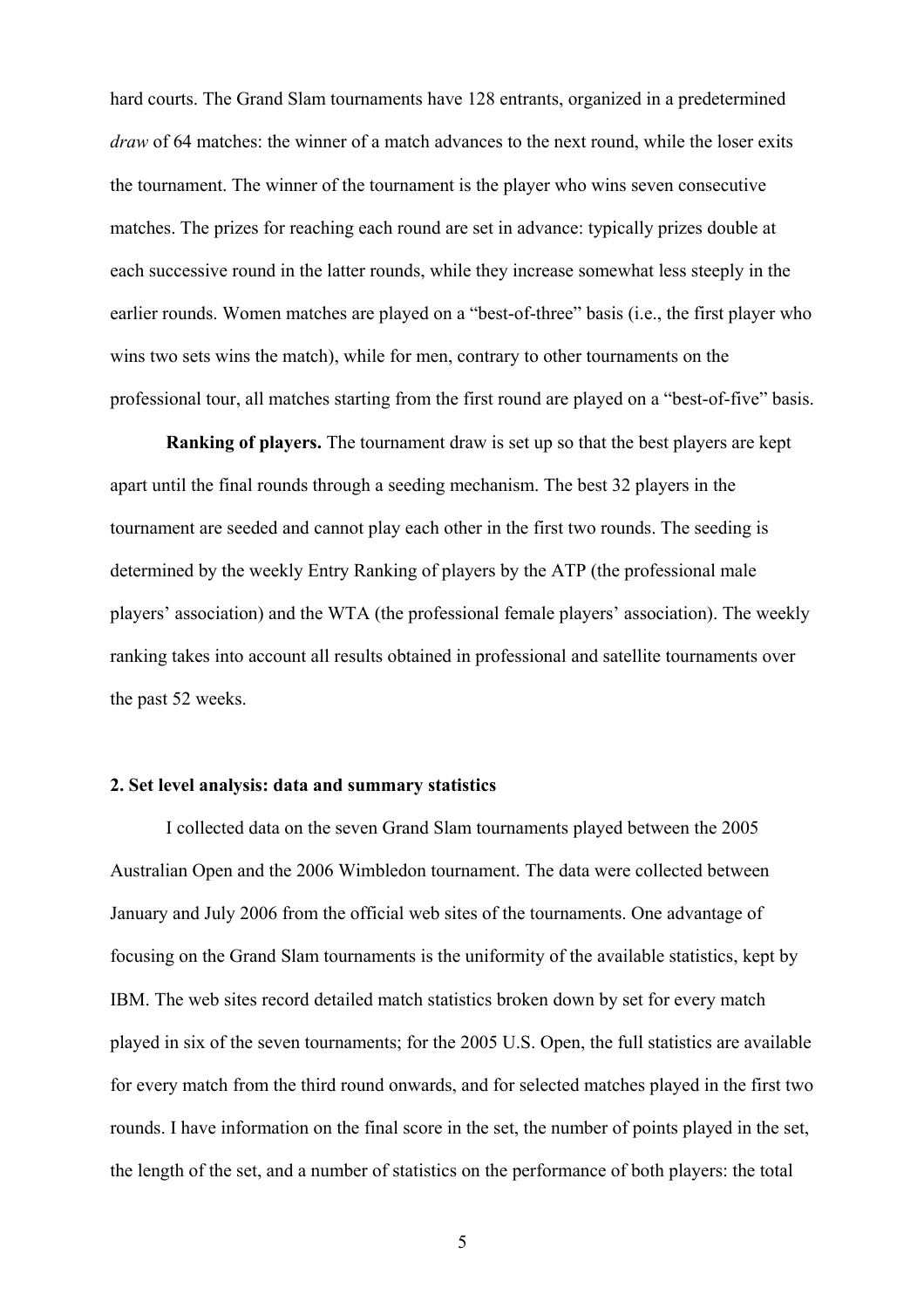number of first serves and the number of first serves that were in, the number of aces, the number of double faults, the number of unforced errors, the number of points won on the first and on the second serve, the number of break points and the number of break points won, the number of net approaches and the number of net approaches won, and the total number of points won in the set. In addition, I also recorded the players' 52-week ranking at the beginning of the tournament, from which I calculate each player's ability rating (Klaassen and Magnus, 2001) as *Rating* =  $8 - log_2(Rank)$ . Klaassen and Magnus justify the use of this variable as a smoothed version of the expected round to be reached by a player of a given rank: for example, the number 1 ranked player in the world is expected to win all matches, and therefore reach round 8 (i.e., will win the tournament). This variable also has three additional advantages: first, the distribution of this variable is less skewed than the distribution of rank, and it explains about twice the variance in the percentage of points won than the simple rank; second, it captures the fact that the difference in ability between the number 1 and the number 2 ranked players is probably greater than the difference between players ranked 101 and 102; finally, it has the advantage of taking on higher values for better players, a desirable feature for a measure of ability.

 From the raw data, I constructed five key indicators of performance for every player and set: the percentage of unforced errors out of total points played, the percentage of winners, the percentage of forced opponent errors, $<sup>1</sup>$  the percentage of first serves that were in,</sup> and the percentage of net approaches. The first three indicators all clearly measure the quality of the player's game: a player who hits many winners and few unforced errors, and forces many opponent errors, will on average win a high percentage of points. The first serve percentage is also widely cited by tennis analysts and commentators as an important indicator of performance, and it is a good predictor of the likelihood of winning a point on one's serve: the percentage of points won by the server when the first serve is in is about 70 percent for

 $\overline{a}$ 

 $<sup>1</sup>$  The number of forced opponent errors is calculated by subtracting the number of winners and the number of</sup> opponent forced errors from the total number of points won by a player in a set.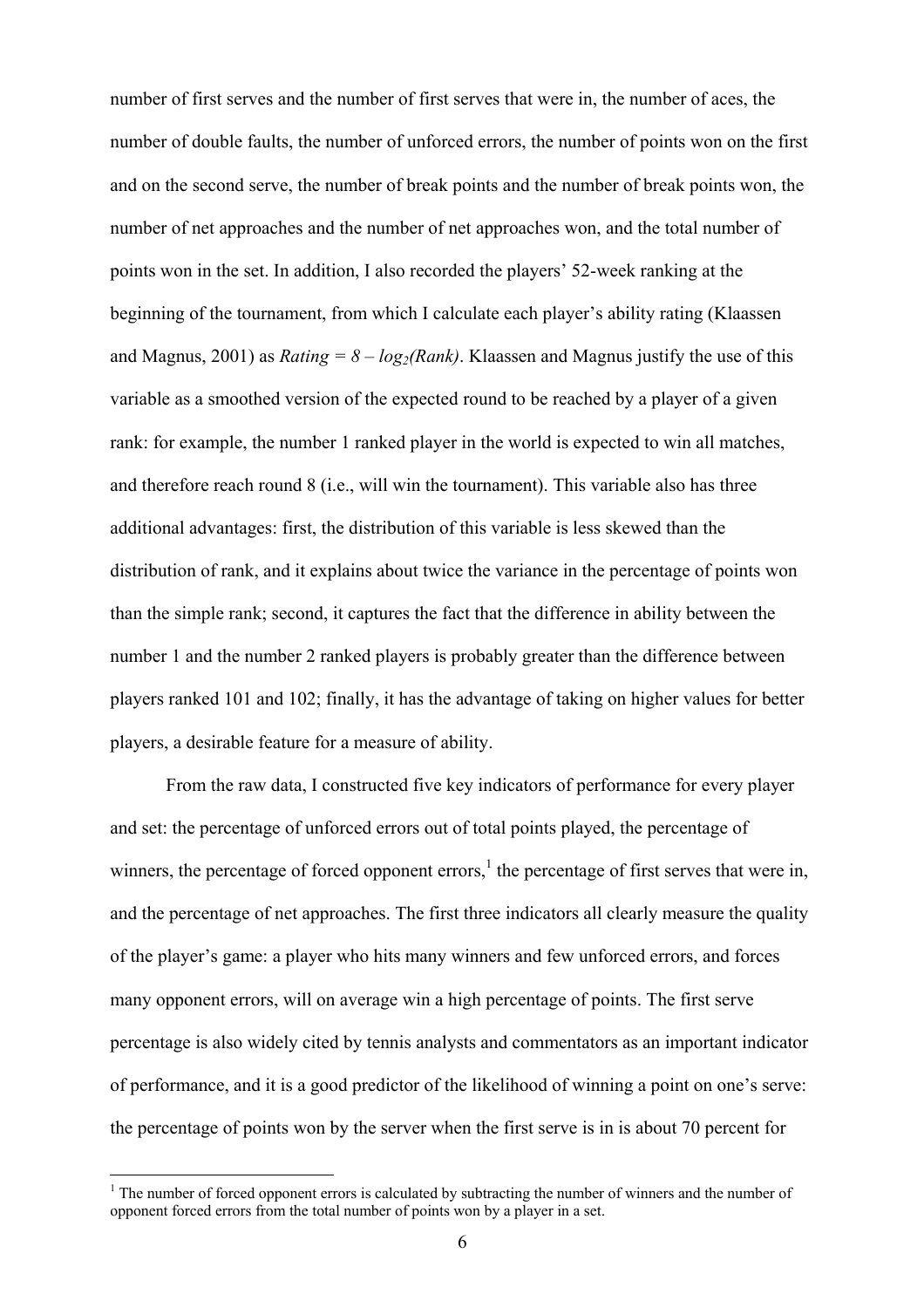men and 62 percent for women, as compared to about 51 percent and 46 percent on one's second serve. As for the percentage of net approaches, it is not clear *a priori* whether it reflects a high quality or low quality game, but we include it mostly as an indicator of the riskiness of the player's game strategy. Note that also the other indicators tell us something about risk as well as quality: a more aggressive strategy will generally lead to more winners and forced opponent errors, but it may also generate more unforced errors, as the players attempts for more risky shots. However, for both men and women, the partial correlation (after having netted out own and opponent rating) between unforced errors on one side and winners, forced opponent errors and first serves on the other is negative. This suggests that, on aggregate, all the variables are more a reflection of performance than of risk. Players who are tired and lack concentration and effort make more unforced errors, hit fewer winners, force fewer opponent errors, and have a lower first serve percentage.

 Summary statistics for these variables are presented in Table 1, broken down by gender and tournament. For the analysis, I keep all matches with available detailed statistics, but I drop matches that were abandoned before the end because of one player's injury. This leaves me with a sample of 6,018 player-set observations in 827 matches for men, and 3,816 player-set observations in 829 matches for women. The summary statistics show that there are important differences in the typology of the game, both across genders and across tournaments. These differences will probably not come as a surprise to even the casual tennis observer. Men hit on average fewer unforced errors than women, more winners and force more opponent errors. There are however large differences across tournaments: on the slow clay court surface of the French Open, it is much harder to hit winners and the percentage of unforced errors soars for both men and women. At the opposite extreme, the fast grass court surface of Wimbledon leads players to hit slightly more winners and to force more opponent errors, while unforced errors decrease. The hard court surfaces of the Australian Open and the U.S. Open stand somewhere in the middle. The percentage of first serves is similar across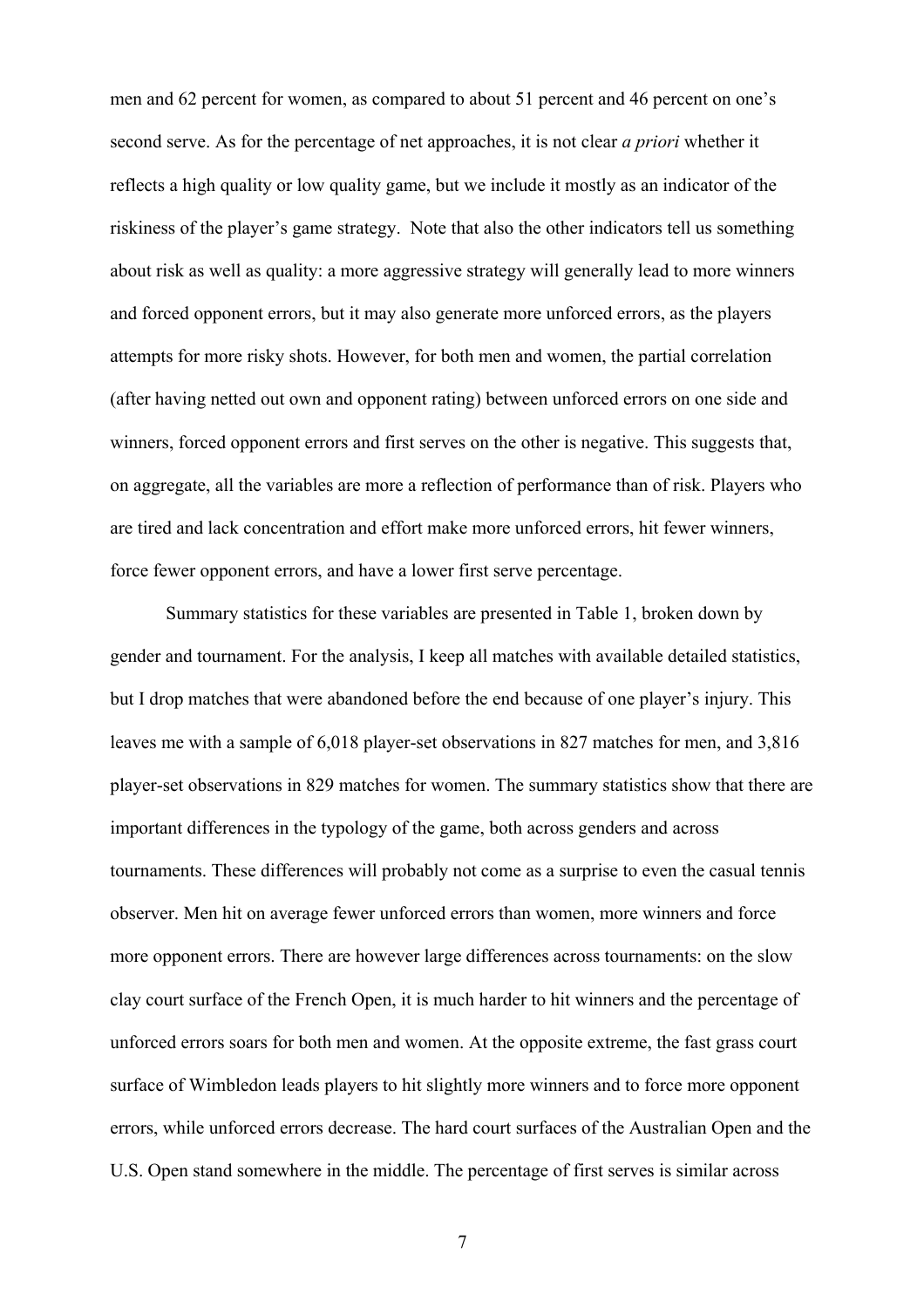genders, even though there is some variation across tournaments, again with faster surfaces inducing higher first serve percentages for both men and women. Men approach the net much more frequently than women, and more so on fast surfaces.

## **3. Set-level Analysis: Results**

I first investigate whether performance decreases systematically as the stakes increase, i.e. as the match reaches its crucial stages. I start by using the individual set as the unit of analysis, and take the combined performance of both players together as our dependent variable. I adopt a particularly simple indicator for the level of the stakes: a dummy indicator for whether the set in question is the decisive set of the match, i.e., the third set in women's matches, and the fifth set in men's matches. Therefore, letting  $FINALSET<sub>mt</sub>$  be a dummy indicator for whether set *t* in match *m* is the final and decisive set in the match, and stacking all the tournaments together, I run regressions of the following form, separately for men and women:

$$
Performance_{mt} = \beta_0 + \beta_1 FINALSET_{mt} + \gamma X_{mt} + c_m + u_{mt},
$$

where the performance variable represents the total percentage of shots of a given type played by *both* players (e.g., the percentage of unforced errors by both players out of the total number of points played in a set). The set of control variables includes a full set of tournament dummies interacted with the two players' rating, the tournament round, and the cumulative number of points played up to the beginning of the set, to capture any effects of fatigue on performance.<sup>2</sup> The fixed effect  $c_m$  captures any residual unobserved factor that may affect performance in match *m*, such as the weather, the physical health of a player, the way the two players match up against one another, and so on.

<sup>&</sup>lt;sup>2</sup> Ideally, we would have wanted to control for the cumulative duration (in minutes) of the match up to the beginning of the set. Unfortunately, data on match duration are unavailable for one of the tournaments (Wimbledon 2005), so we proxy for duration with the length of the match in points. The correlation between match duration (in minutes) and match length is above 0.95 for both genders.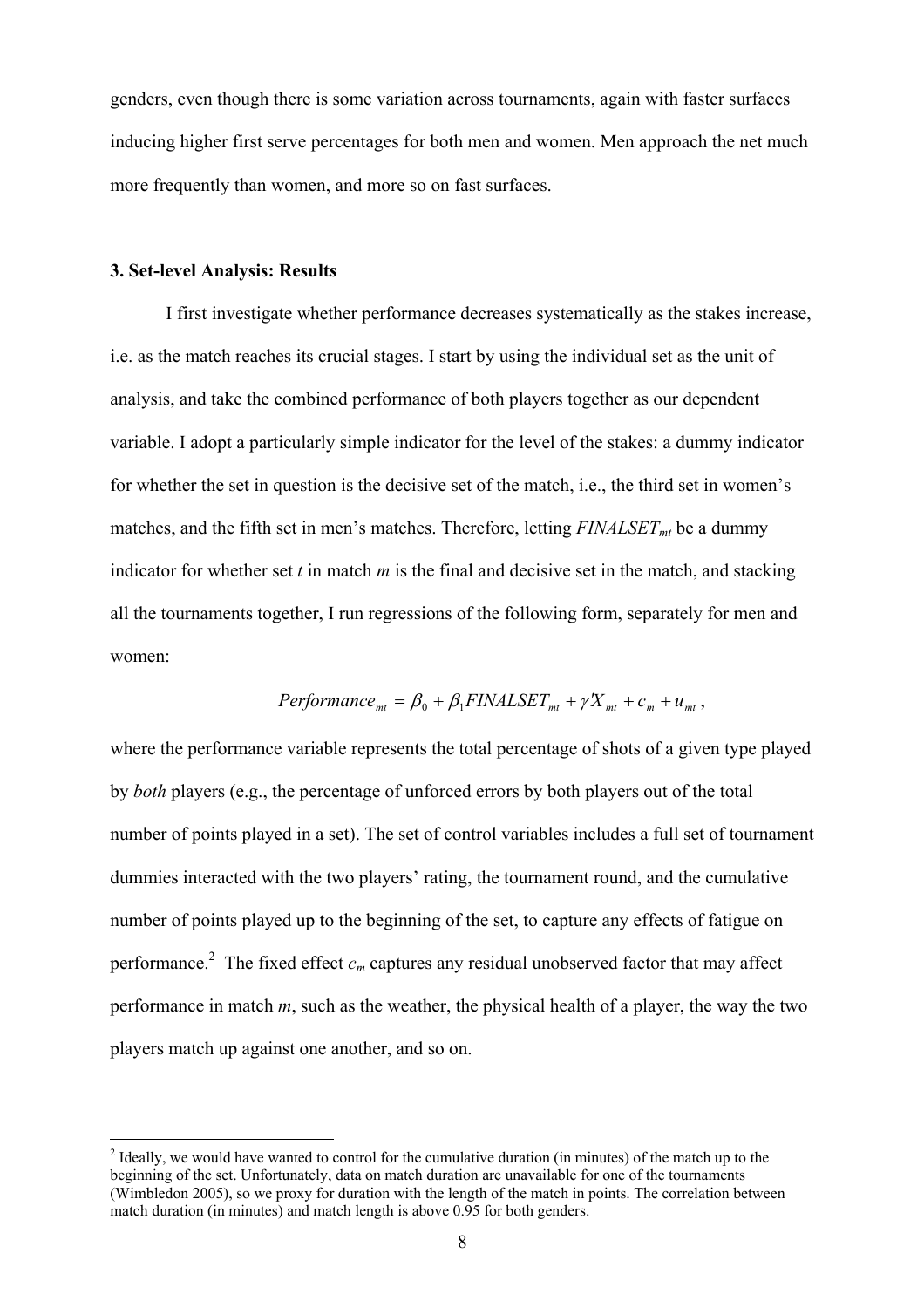I estimate the equation both with and without match fixed effects. In the specification without fixed effects the identification of the coefficient of interest comes from variation in the performance variable both between and within players and matches. To account for potential within-match correlation in the error terms, standard errors are adjusted for clustering at the match level. In the specification with match fixed effects, identification comes exclusively from variation in a player's performance *within* a match, i.e., whether the quality of the player's game deteriorates in the final set relative to the previous sets. Clearly, in this specification, all the fixed player characteristics drop out of the equation, and only the final set dummy and the cumulative match length remain in the equation.

I first estimate the equation separately for the two genders, and I then stack all the data, add interactions between the female dummy and all the explanatory variables. In this stacked specification, the interaction between the final set indicator and the female dummy represents the difference between women and men in the final set effect.

The results are presented in Table 2. Each row presents results for a different dependent variable. For both men and women, performance as measured by either unforced errors or winners deteriorates in the final set. On the other hand, the percentage of first serves does not change in the final set for either men or women. The percentage of unforced errors rises by between 1.25 percent and 1.63 percent for men, and by about 2.5 percent for women. For both men and women, the percentage of winners drops by between 1.1 and 1.4 percent. These effects are not very large – the standard deviation in the percentage of unforced errors and the percentage of winners are about 12 and 8 percentage points respectively – but the effects are estimated fairly precisely. The drop in performance for women is always statistically significant at the 10 percent level, while the coefficients for men are statistically significant only in the fixed effects specification. The women's drop in performance is larger than that of men, but the differences are never statistically significant at conventional significance levels.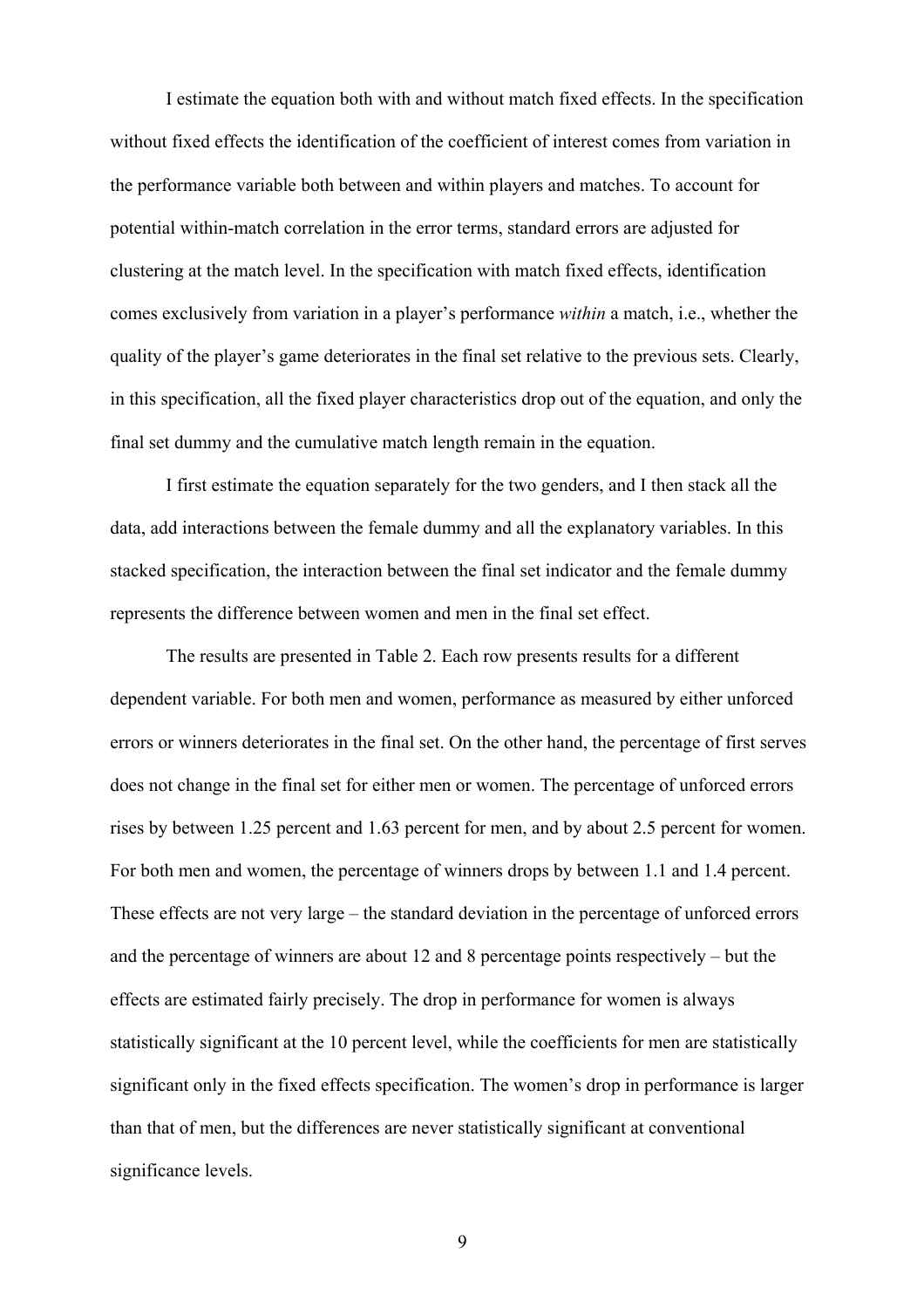In Table 3 I replicate the above analysis using the player-set as the unit of observation. The performance variable represents the percentage of shots of a given type played by each player, and the fixed effects are now player-match fixed effects. This specification doubles the number of observations, and allows to relate directly performance to player ability, but one has to use caution in making statistical inference since two observations from the same set are clearly not independent. Standard errors are robust to clustering at the player-match level.

The first three rows mirror the results of the previous table, both in terms of the magnitude and the significance of the coefficients. The fourth row of the table uses as dependent variable an aggregate performance index that attempts to combine into a single measure the different aspects of a player's performance. This index is constructed by first running a regression of the percentage of points won in a set on the percentage of unforced errors, the percentage of winners, the percentage of forced opponent errors, the percentage of first serves, and the percentage of net approaches, separately by gender and tournament; then, a raw performance index is calculated by simply taking the predicted values from the above regressions; finally, the standardized performance index is calculated by rescaling the raw index so that it has mean 50 and standard deviation 10. Hence, a one-unit increase in the standardized performance index represents a one-tenth of a standard deviation increase in performance.<sup>3</sup> The results confirm and reinforce the findings described previously. Women's performance declines significantly in the final and decisive set, by almost one-fifth of a standard deviation. The decline in men's performance in the final set is smaller, and only statistically significant at the 10 percent level. The difference between genders is less than one-tenth of a standard deviation, and is not statistically significant.

One possible explanation for the final set effect is that it simply reflects fatigue: as the match progresses and enters the final set, players are obviously more tired, and hence are

 $\overline{a}$ 

<sup>&</sup>lt;sup>3</sup> Details on the calculation of the standardized performance index are available from the author upon request.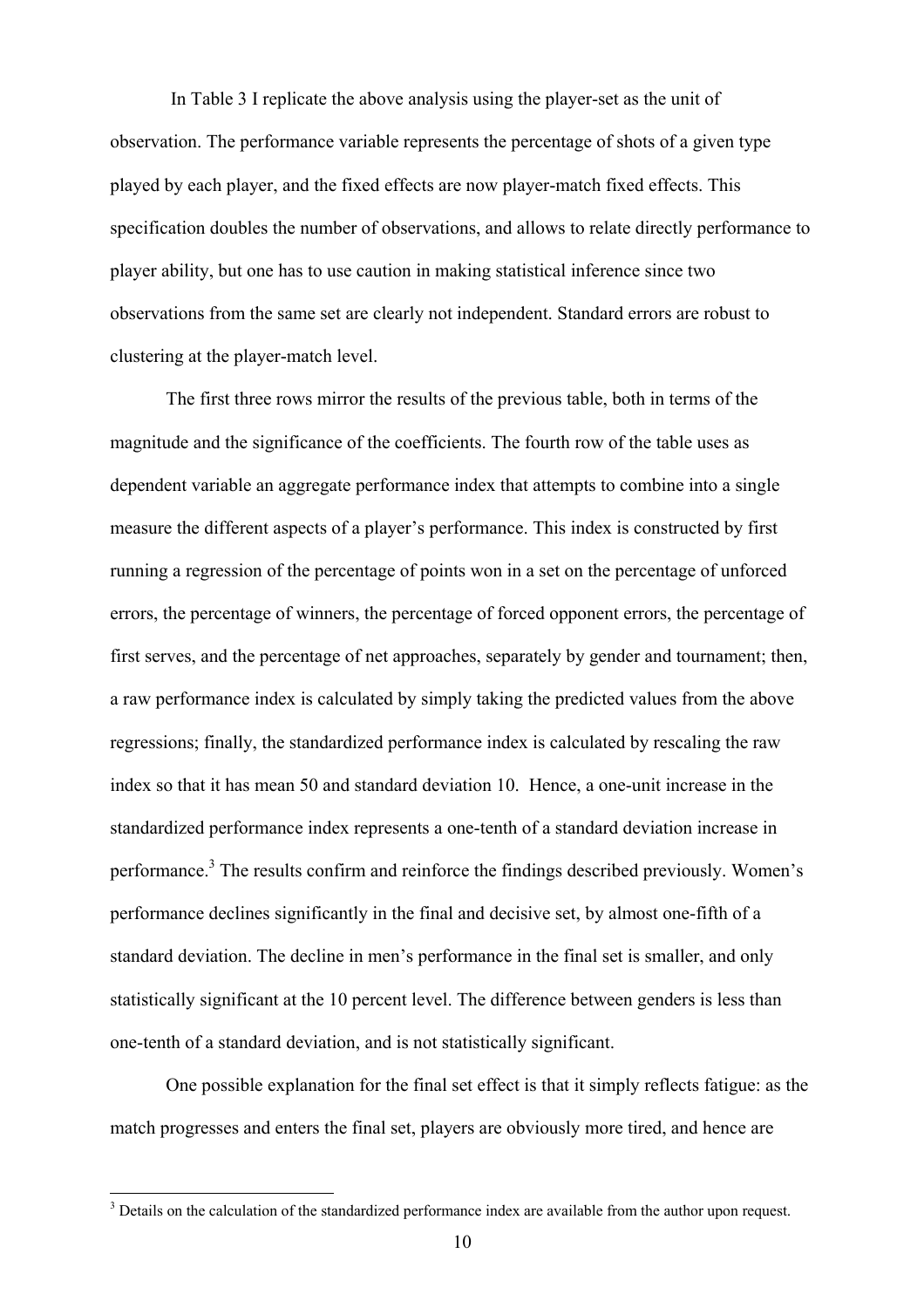more likely to make errors and less likely to hit winners. It should be remembered, however, that in all the regressions I control for the cumulative number of points prior to the beginning of the set, in practice a proxy measure of fatigue. Moreover, the coefficients on this variable are almost always positive and significant: if anything, performance quality increases with the duration of the match, maybe because it takes some time for players to hit their stride. In addition, the inclusion of an interaction between the final set dummy and the length of the set turns out to be insignificant: the drop in performance in the final set is not related to the duration of the match, contrary to the predictions of a fatigue-based explanation.<sup>4</sup>

These results indicate that both men and women perform less well in high-stakes situations; however, there is only weak evidence to suggest that women cope less well with pressure. The analysis, however, is limited because of the coarseness of our measure of pressure. There are many critical junctions in a match that occur well before the final and decisive set. A break point in the latter stages of an evenly fought early set can be more decisive for the fate of a match than a point in the early stages of the final set. Therefore, I now move to the analysis of point-by-point data, where I will be able to construct a more refined measure of the level of the stakes at each stage of the match.

## **4. Point-by-point data: description and the importance variable**

 $\overline{a}$ 

 For the last two tournaments in the sample, the 2006 French Open and Wimbledon tournaments, I was able to collect detailed point-by-point data for a selected number of matches that were played on the main championship courts and were covered by IBM's Point Tracker technology. For every single point played in these matches, I recorded who won the point, whether the first serve was in, who hit the last shot, the way the point ended (winner, unforced error, forced error, ace, double fault), and the score of the match. This data is available for a total of 123 matches: 37 men's matches and 35 women's matches at the 2006

<sup>&</sup>lt;sup>4</sup> The results are essentially unchanged if one controls for the duration of the match prior to the beginning of each set in minutes, for those tournaments in which this information is available.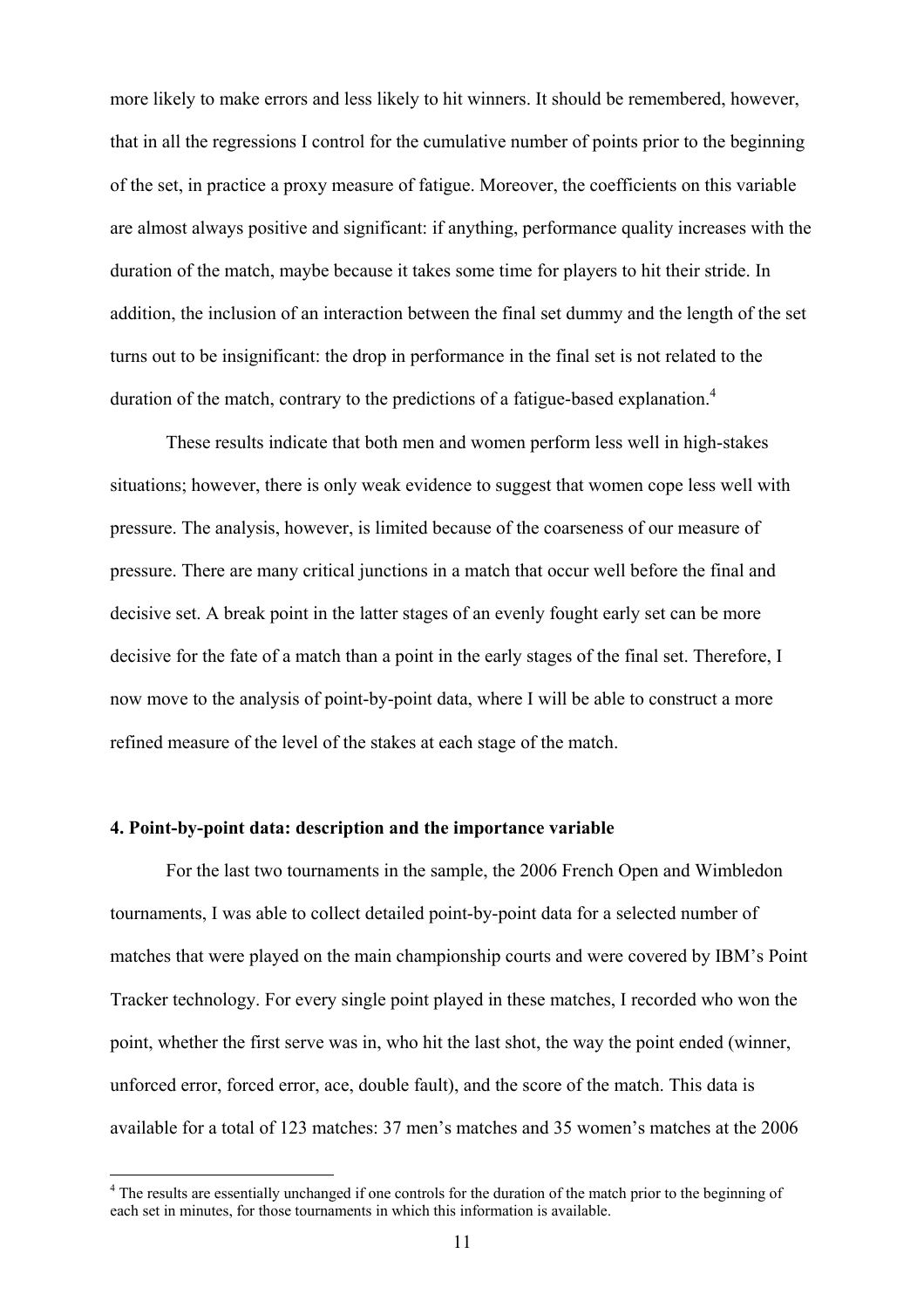French Open, and 31 men's matches and 20 women's matches at Wimbledon 2006. Altogether, I have data for more than 22,000 points that were played in these matches.

 One of the key objectives of the analysis using point-by-point data is to construct a measure of the importance of each point. Following Morris (1977), and Klaassen and Magnus (2001), I define the importance of a point as the probability that player 1 wins the match conditional on him or her winning the current point minus the probability that player 1 wins the match conditional on him or her losing the current point. It is immediate to see that the importance of a point from the perspective of player 2 is exactly identical to the importance of a point from the perspective of player 1. To calculate the importance of each point, I assume that in every match there is an associated fixed probability of each player winning a point, which depends on the gender, the playing surface, the two players' ability ratings and on the identity of the server. These fixed probabilities are calculated using the full 2005 French Open and Wimbledon data by running regressions of the proportion of points won by the server (the receiver) in each match as a function of the rating of the two players, separately by tournament and gender. These probabilities are then fed into a computer program that takes into account the structure of a match in a Grand Slam tournament, and calculates recursively, for every pairing of players, the probability of winning the match at every possible stage. From this it is then possible to calculate the importance of each point.

 Table 4 presents summary statistics for the importance variable, separately by tournament and gender. The mean of the importance variable is 0.0231 for men, and 0.0288 for women, reflecting the fact on average points in the women's game are more important, given that matches are played in the "best-of-three" sets format, rather than "best-of-five." The distribution of the importance variable is heavily skewed to the right, indicating that most points played in a tennis match have relatively little potential to significantly affect the fate of a match. Figures 1 and 2 show the evolution of the importance variable over the course of the four finals played in the 2006 French Open and Wimbledon tournaments. Note how the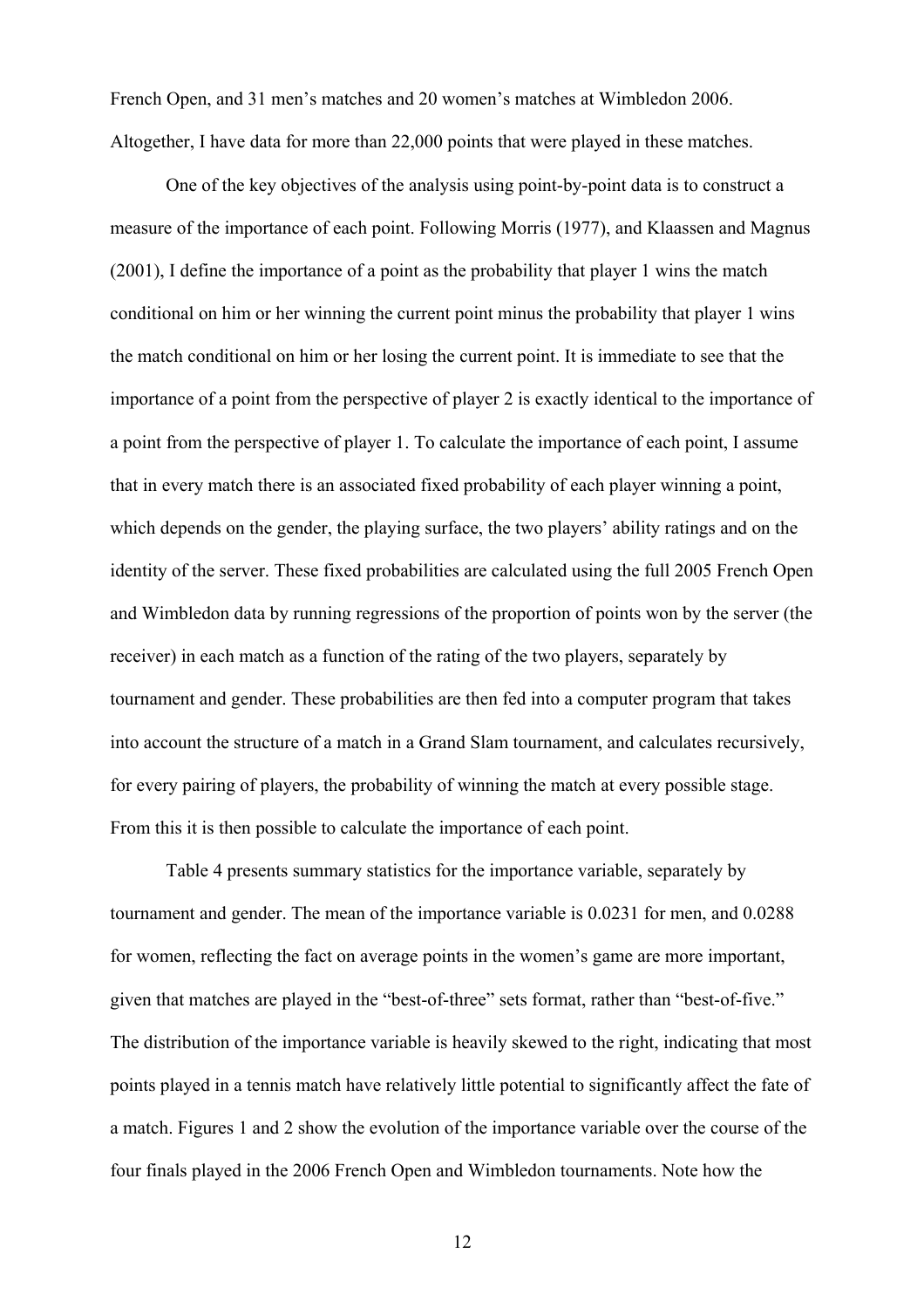importance variable evolves in a very nonlinear fashion: importance tends to rise towards the latter stages of each set, but only if the set is evenly fought. There are a number of clusters of high importance points even in the early sets and in the latter stages of the late sets. Most of the spikes in importance are associated with break points. This is particularly true in the men's tournament at Wimbledon, where the fast playing surface means break points are relatively rare, and hence can change the direction of a match substantially.

 Summing up, there is substantial variation in the importance measure both across matches and within matches, meaning that one should be able to detect variation in performance that depends on the degree of competitive pressure.

#### **5. Point-by-point analysis: results**

Table 5 the typology of points played by men and women, split by quartiles of the importance variable. The results are fairly striking. For men, there appears to be no systematic pattern in the typology of points by importance quartile: the percentage of unforced errors hovers between 30 and 31 percent, regardless of the importance of the point. About three fifths of these unforced errors are made by the server, and the remainder by the receiver. On the other hand, the typology of points in women's matches is strongly affected by the importance variable. In the bottom quartile of the importance distribution, point types are distributed fairly uniformly, and this distribution is not too dissimilar from that of men. However, as the importance of the points grows, women commit a growing number of unforced errors, with the percentage of winners and forced errors falling, especially the latter. In the top quartile of the importance distribution, the percentage of unforced errors reaches nearly 41 percent, nearly eight percentage points higher than what it was in the bottom quartile.

 At a first glance, these results suggest that men and women react differently to increases in competitive pressure, with women exhibiting a lower level of performance as the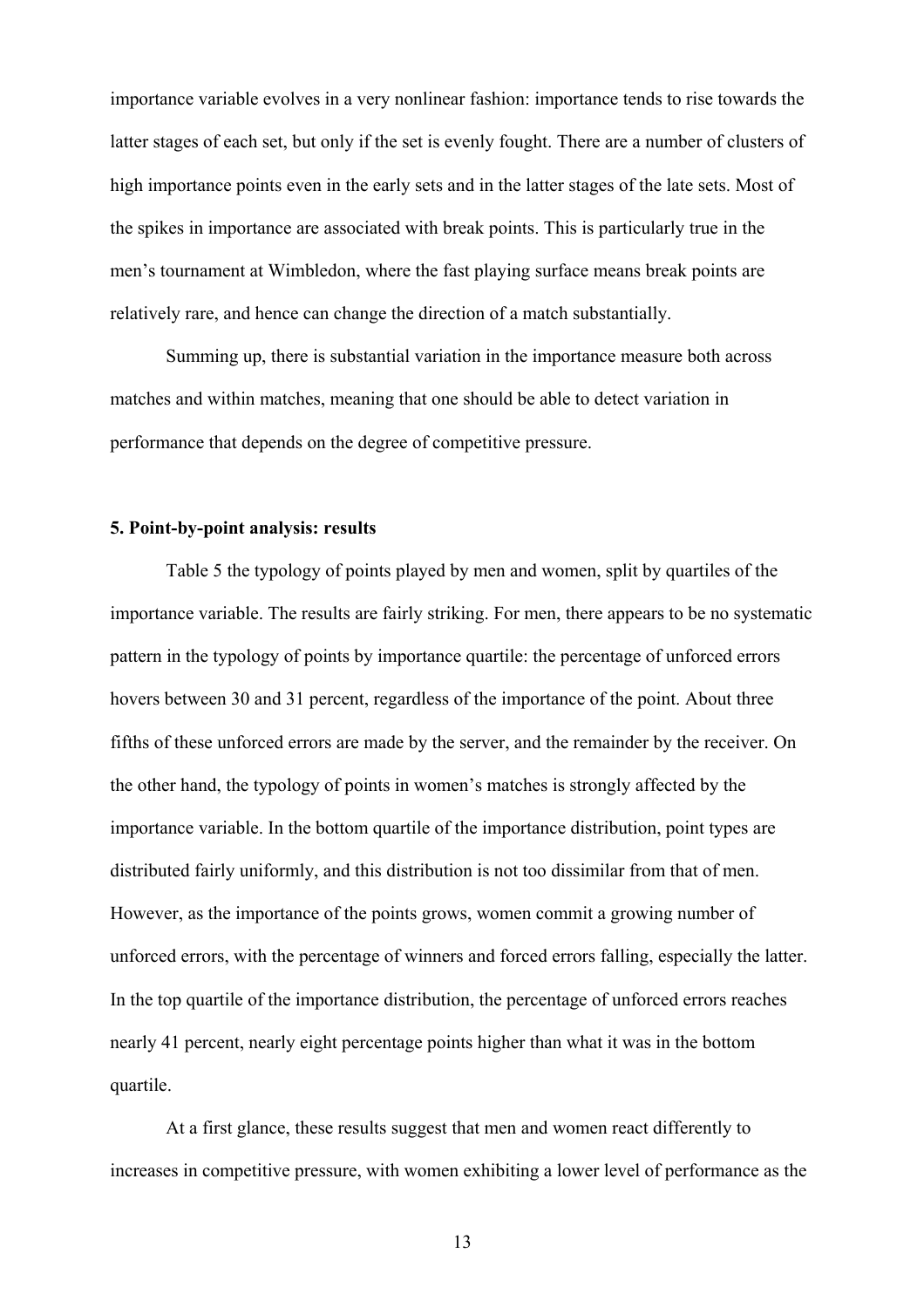stakes become higher. These results could of course be due to composition effects: maybe the more important points are disproportionately more likely to involve low-ranked players (who are more likely to commit unforced errors), or are more likely to be played at the French Open, where unforced errors are more frequent. To address these concerns, I proceed to a multinomial logit analysis for the typology of the point.

Specifically, define  $Y_{im}$  as the outcome of point *i* in match *m*.  $Y_{im}$  can take on three possible values: 1 – forced error, 2 – winner, 3 – unforced error. I estimate the following multinomial logit model:

$$
P(Y_{im} = k) = \frac{\exp\left(\alpha_{k} + \beta_{k} I M P_{im} + \gamma_{k}^{'} X_{im} + c_{mk}\right)}{1 + \sum_{k'=2}^{3} \exp\left(\alpha_{k'} + \beta_{k'} I M P_{im} + \gamma_{k'}^{'} X_{ik'} + c_{mk}\right)}, \qquad k = 2, 3.
$$

The main coefficient of interest is  $\beta$ , the coefficient on the importance variable. The set of control variables includes the server rating, the receiver rating, set dummies, a Wimbledon dummy, and the interaction of the Wimbledon dummy with all of preceding variables. The base category is forced errors: this implies that  $\beta$  represents the increase in the log odds of unforced errors or winners relative to forced errors when the importance variable increases by one unit. In addition to this basic specification, I also estimate two additional models (quadratic and piecewise constant) to detect potential nonlinearities in the effect of importance. The model is estimated with and without match fixed effects. In the model without match fixed effects, identification comes from variation in importance both between and within matches, while inclusion of fixed effects implies that the parameters of interest are identified solely off the variation in the importance variable within matches.

 The results of the multinomial logit analysis are shown in Table 6. The top panel presents the coefficients on the importance variables in the three models (linear, quadratic and piecewise constant) for the "winners" equation, and the bottom panel presents the coefficient for the "unforced errors" equation.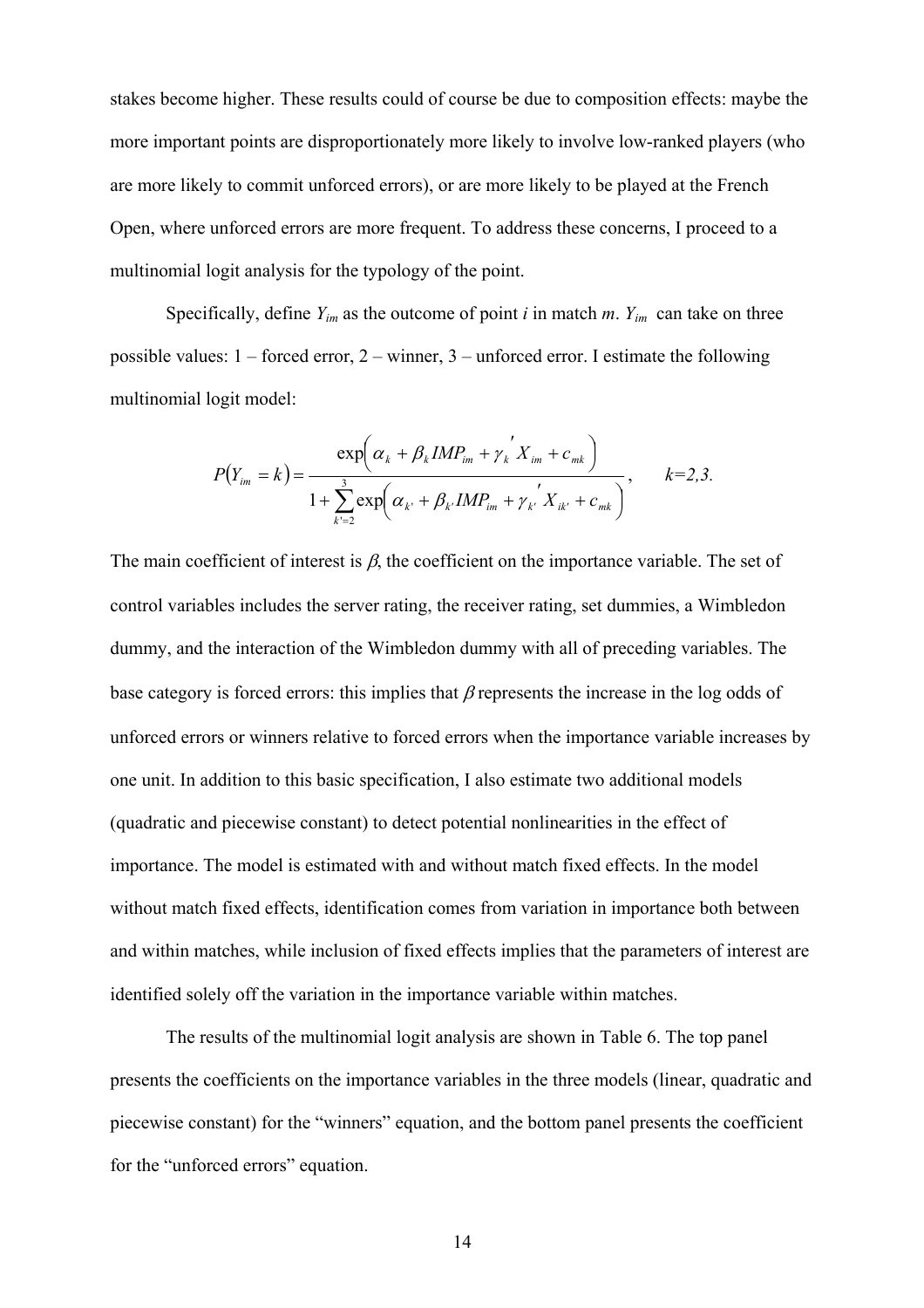In the linear model, none of the coefficients on the importance variable are statistically significant, although the pattern of signs suggests that women are more likely to make unforced errors as importance grows. The quadratic equation reveals that there are some meaningful non-linearities in the effect of importance that were overlooked in the linear specification. For men, both the linear and the quadratic terms in the unforced error equation are insignificant, while for women both coefficients are significant at the 5 percent level, even after controlling for match fixed effects. The positive coefficient on the linear term and the negative coefficient on the quadratic term imply that the log odds of unforced errors relative to forced errors increases as importance grows, but at a declining pace. The turning point in the quadratic equation occurs at importance levels between 0.11 and 0.13, beyond the top 95th percentile of the importance distribution. The gender differences in the coefficients of the "unforced error" equation are statistically significant at the 10 percent level. The coefficients in the "winners" equation for women have a similar pattern, implying that the odds of a point ending in a winner also increase with importance. However, the coefficients are smaller and less significant than in the "unforced errors" equation, and the difference between men and women is not statistically significant.

The piecewise constant specification confirms and reinforces the results of the quadratic specification. In particular, we find that there is a significant difference between genders in the propensity to make unforced error in the top quartile of the importance distribution. This difference stems from an increased propensity to make errors by women in the no fixed-effects specification, and from a decreased propensity by men in when fixed match effects are controlled for. By contrast, there appears to be no significant relationship between the propensity to hit winners and the importance quartile for both genders.

Summing up, these results indicate that, even after controlling for player characteristics, set dummies, and match fixed effects, women are substantially more likely to make unforced errors at crucial junctions of the match. In the next section, we try to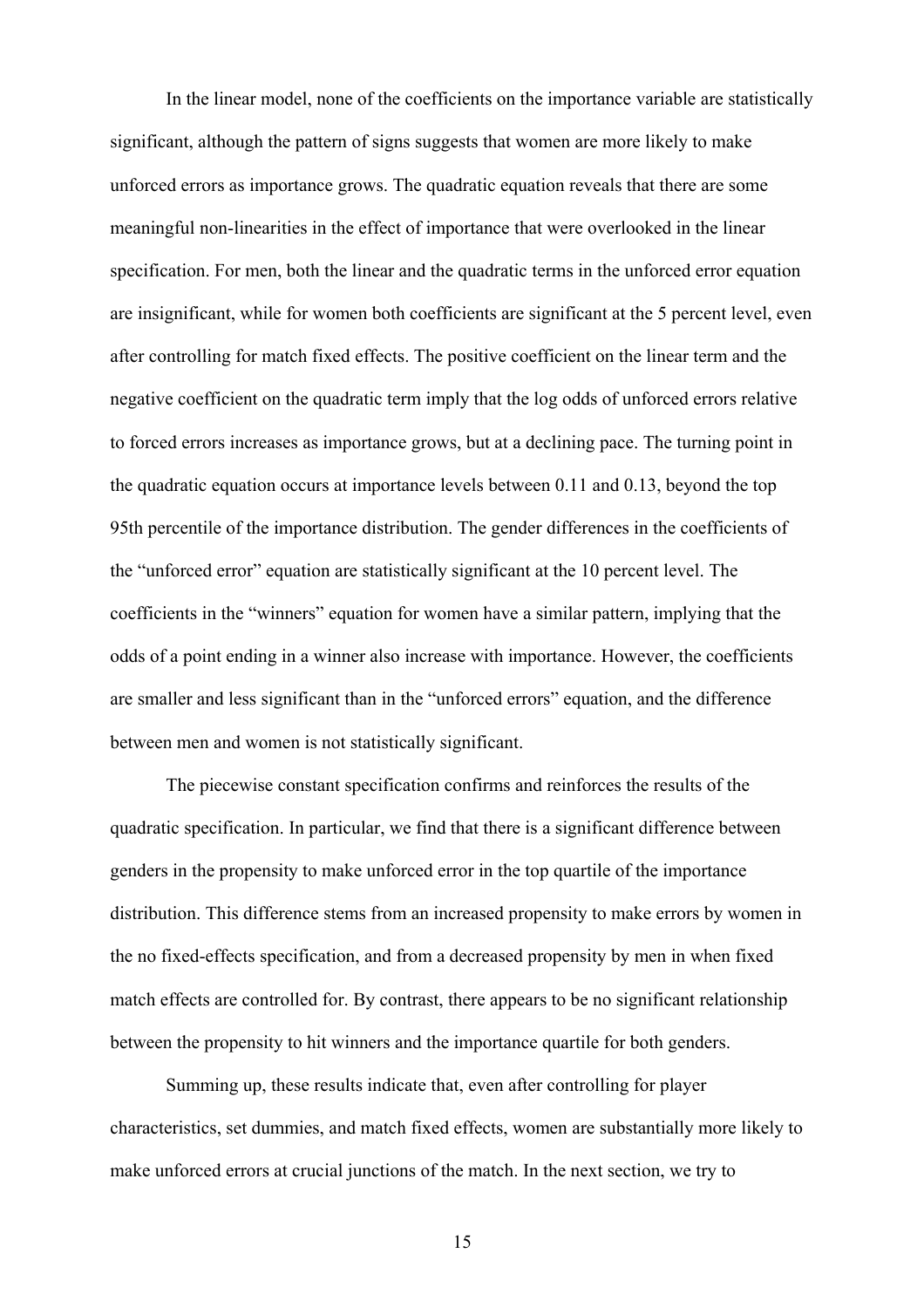characterize further the determinants of player performance as the stakes increase, focusing in particular on heterogeneity in the response of players of different abilities.

#### **5. Heterogeneous Effects**

I now return to the set-level analysis, and I explore whether there are any differences in final set performance between players of different abilities. I add to the basic specification of Tables 2 and 3 the interactions between the final set dummy and own player rating, and between final set and opponent rating. The interactions are rescaled so that the main effect can be interpreted as the final set effect for the number 50 ranked player in the world playing the number 51 ranked player. I focus on just the percentage of unforced errors and the standardized performance index as the dependent variables.

The results are presented in Table 7. The representative player of both genders performs less well in the final set, especially in the specification that includes player-match fixed effects. Final set performance is strongly correlated with own player ranking (for men), and with both own and opponent ranking (for women). The slope of the performance function with respect to own rating is larger for women than for men, indicating that the differences in the ability to withstand pressure between high and low ranked players is more pronounced among women. The results imply that the top 11 men players and the top 15 women players are actually able to raise their performance in the decisive set of a match. Nevertheless, the gender differences in the coefficients are for the most part statistically insignificant.

I next use the point-by-point data and examine whether players of different abilities perform differently at important points in the match. To distinguish between the performance of the server and the receiver as a function of their abilities, I estimate a multinomial logit model for the *six* possible ways in which a point can end: a winner by the server, a winner by the receiver, an unforced error by the server, an unforced error by the receiver, a forced error by the server, and a forced error by the receiver (the base category). The importance variable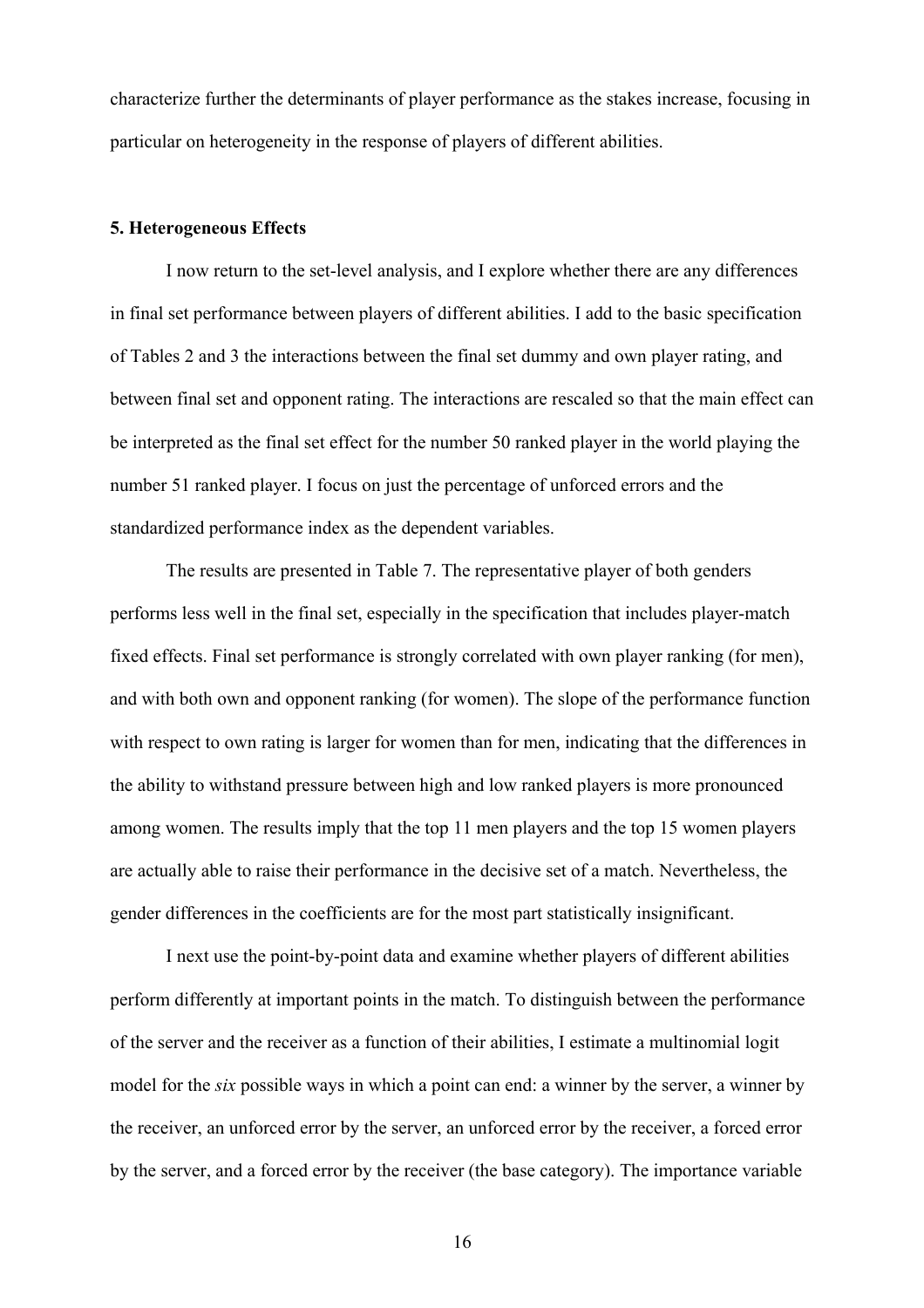is introduced linearly (as in specification A of Table 6), and interacted with the rescaled rating of the server and the receiver. To avoid cluttering the table with too many numbers, I present just the coefficients on the importance variables for the "unforced errors" equations (by both the server and the receiver).

The results are presented in Table 8. In the specification without fixed effects, we find that the representative woman commits more unforced errors (both when serving and when receiving) as the importance of the point grows. As in the set-level analysis, there is evidence that higher ability women are less likely to be negatively affected by the importance of the point: see the negative and significant coefficient on the importance×server rating interaction in the unforced errors by server equation, and the negative and significant coefficient on the importance×receiver rating in the unforced errors by receiver equation. For men, the evidence is more mixed, and most of the coefficients are not statistically significant. When one includes match fixed effects, all the coefficients in the women equation become insignificant, even though the pattern of signs is preserved.

Altogether, the results in this section point to higher ability players being less likely to make unforced errors at crucial stages of the match, with this tendency being more pronounced for women. This is not entirely surprising: one of the characteristics of top players is that they cope well with pressure and do not experience a drop in performance when the stakes are high.

## **7. Conclusion**

In this paper I have used data from seven Grand Slam tournaments played between 2005 and 2006 to assess whether men and women respond differently to competitive pressure in a real-world setting with large monetary rewards. The aggregate set-level data reveals that the performance of both men and women deteriorates in the final and decisive set. Women's decline in performance is more pronounced than that of men, but the difference is not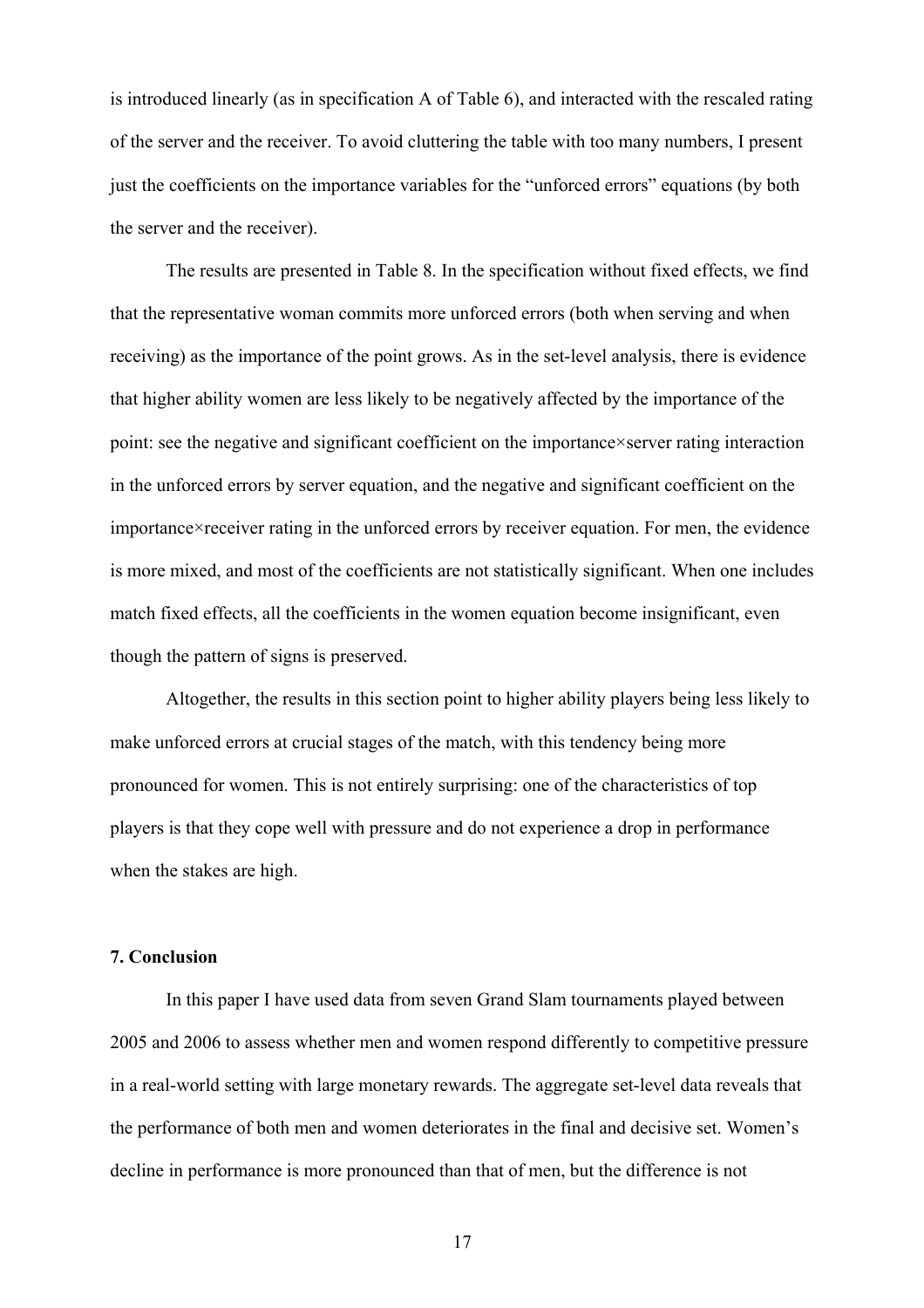statistically significant. On the other hand, the analysis using detailed point-by-point data indicates that there are significant differences between men's and women's performances at crucial junctions of the match: the propensity of women to commit unforced errors increases significantly with the importance of the point, while men's propensity to commit unforced errors is unaffected by point importance.

To what extent then can we draw from this study more general lessons about gender differences in the labor market? An unforced error is by definition an error that cannot be attributed to any factor other than poor judgment by the player. Can we extrapolate from our findings that in general women's judgment becomes more clouded as the stakes become higher, and this may hinder their advancement to the upper echelons of management, science, and the professions? Clearly, the answer must be negative. The results are only relevant for the specific context, and it is questionable whether the conclusions can be even extended to athletes in other sports, let alone to managers, surgeons, or other professionals who must make quick and accurate decisions in high pressure situations.

Nevertheless, there are at least two striking features in this study that still deserve attention. First, the women in our sample are among the very best in the world in their profession, and are without question extremely competitive. In this respect, they are probably quite distant from the typical woman in experimental studies, which underperforms in competitive settings and shies away from competition. Therefore, it is doubly surprising that even these highly competitive women exhibit a decline in performance in high pressure situations. Second, some experimental studies (e.g., Gneezy, Niederle, and Rustichini, 2003) found that women's tendency to underperform in competitive environments occurs only when they compete against men. By contrast, here we find that women's performance deteriorates as competitive pressure rises, even when the competition is clearly restricted to women alone. This may have implications for educational policies such as single-sex schooling, and deserves further investigation.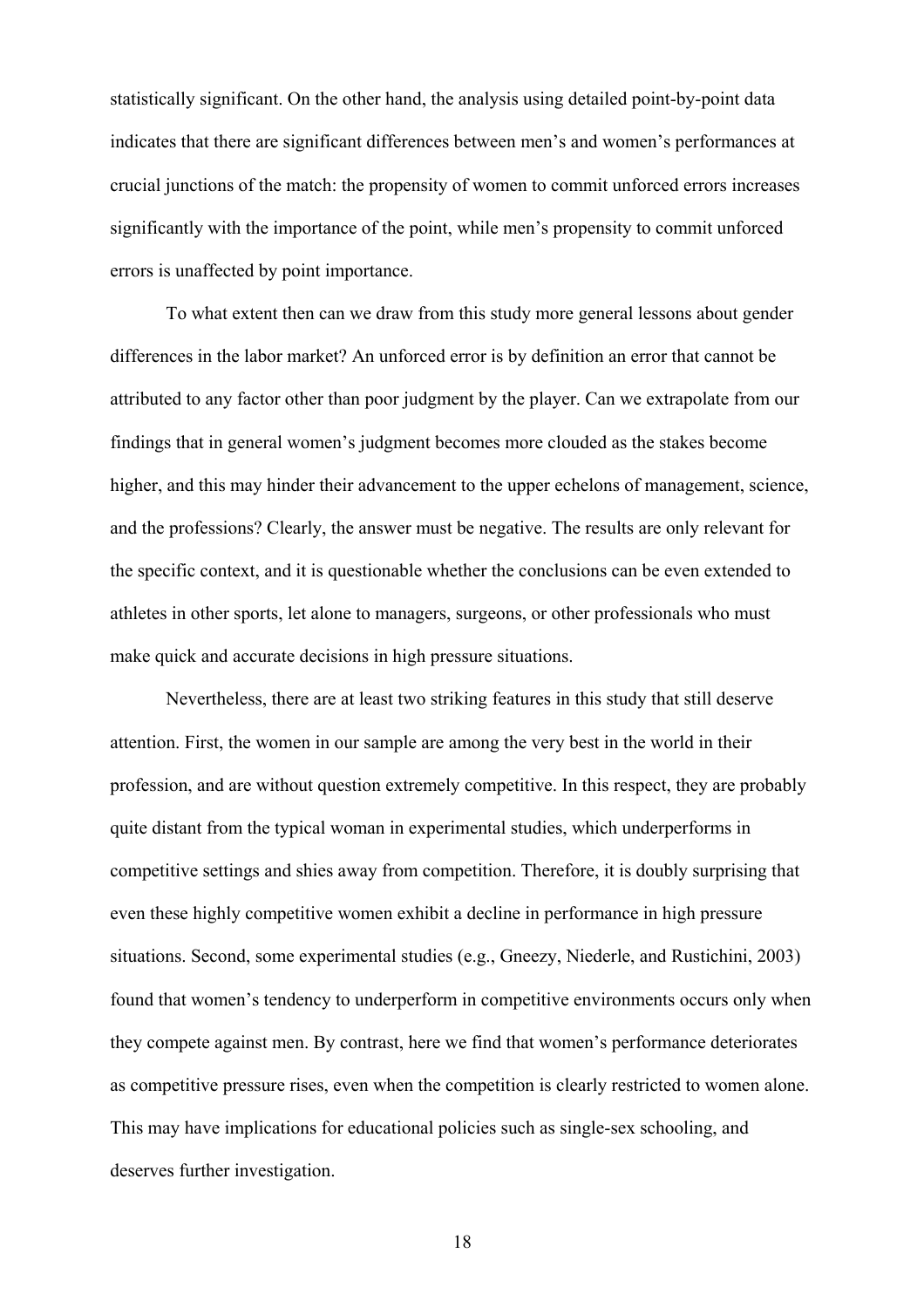#### **References**

- Gneezy, Uri; Niederle, Muriel, and Rustichini, Aldo. "Performance in Competitive Environments: Gender Differences." *Quarterly Journal of Economics*, August 2003.
- Gneezy, Uri and Rustichini, Aldo. "Gender and Competition at a Young Age". *American Economic Review,* May 2004.
- Lavy, Victor. "Do Gender Stereotypes Reduce Girls' Human Capital Outcomes? Evidence from a Natural Experiment." NBER Working Paper No. 10678, August 2004.
- Klaassen, Franc J.G.M., and Magnus, Jan R. "Are Points in Tennis Independent and Identically Distributed? Evidence from a Dynamic Binary Panel Data Model." *Journal of the American Statistical Association*, June 2001.
- Morris,C. "The Most Important Points in Tennis,"in *Optimal Strategies in Sport*, eds. S.P.Ladany and R.E.Machol, 1977. Amsterdam: North-Holland Publishing Company, 131-140.
- Niederle, Muriel, and Vesterlund, Lise. "Do Women Shy Away from Competition? Do Men Compete Too Much?" NBER Working Paper No. 11474, June 2005.
- Sunde, Uwe. "Potential, Prizes and Performance: Testing Tournament Theory with Professional Tennis Data." IZA Discussion Paper No. 947, December 2003.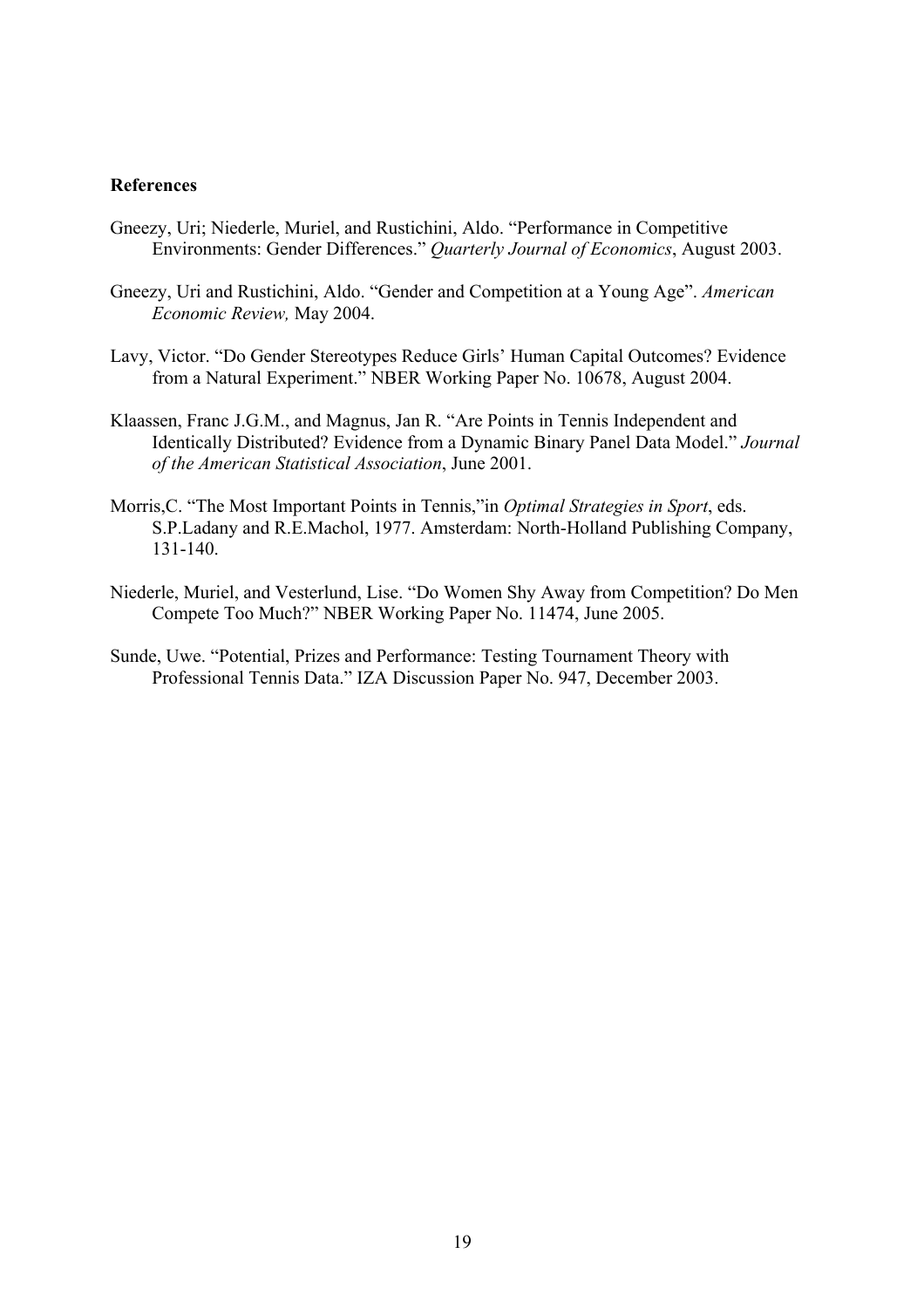| <b>Table 1: Summary Statistics</b> |
|------------------------------------|
| Set level data                     |

|                                   | Men              |                        |                        |                  |                           |                        |                        |                  | Women            |                        |                        |                  |                           |                        |                        |                  |
|-----------------------------------|------------------|------------------------|------------------------|------------------|---------------------------|------------------------|------------------------|------------------|------------------|------------------------|------------------------|------------------|---------------------------|------------------------|------------------------|------------------|
|                                   | <b>Total</b>     | Austr.<br>Open<br>2005 | French<br>Open<br>2005 | Wimb.<br>2005    | <b>US</b><br>Open<br>2005 | Austr.<br>Open<br>2006 | French<br>Open<br>2006 | Wimbl.<br>2006   | <b>Total</b>     | Austr.<br>Open<br>2005 | French<br>Open<br>2005 | Wimb.<br>2005    | <b>US</b><br>Open<br>2005 | Austr.<br>Open<br>2006 | French<br>Open<br>2006 | Wimb.<br>2006    |
| Number of<br>matches              | 827              | 126                    | 124                    | 125              | 81                        | 127                    | 125                    | 119              | 829              | 126                    | 127                    | 127              | 78                        | 126                    | 127                    | 118              |
| Number of<br>sets                 | 6,018            | 906                    | 902                    | 888              | 616                       | 944                    | 898                    | 864              | 3,816            | 586                    | 592                    | 594              | 348                       | 570                    | 580                    | 546              |
| Pct. unforced<br>errors           | 16.42<br>(8.39)  | 16.62<br>(7.42)        | 22.45<br>(9.54)        | 11.53<br>(5.75)  | 16.50<br>(7.17)           | 17.31<br>(7.63)        | 19.50<br>(8.01)        | 10.67<br>(5.54)  | 20.43<br>(8.87)  | 21.59<br>(8.15)        | 25.01<br>(9.15)        | 15.61<br>(7.14)  | 20.45<br>(7.66)           | 23.17<br>(8.95)        | 22.42<br>(8.21)        | 14.46<br>(6.43)  |
| Pct.<br>winners                   | 17.10<br>(6.67)  | 16.31<br>(7.04)        | 16.58<br>(6.46)        | 17.83<br>(6.29)  | 17.32<br>(7.19)           | 16.53<br>(6.53)        | 17.55<br>(6.56)        | 17.71<br>(6.55)  | 14.92<br>(7.23)  | 14.52<br>(7.29)        | 14.76<br>(7.14)        | 15.49<br>(6.69)  | 14.06<br>(7.75)           | 13.17<br>(6.74)        | 16.69<br>(7.41)        | 15.40<br>(7.25)  |
| Pct. forced<br>opponent<br>errors | 16.49<br>(6.98)  | 17.06<br>(5.94)        | 10.97<br>(6.32)        | 20.64<br>(6.12)  | 16.18<br>(5.38)           | 16.16<br>(5.64)        | 12.95<br>(6.09)        | 21.62<br>(6.24)  | 14.65<br>(7.34)  | 13.90<br>(6.05)        | 10.23<br>(6.90)        | 18.90<br>(6.66)  | 15.49<br>(5.90)           | 13.66<br>(5.88)        | 10.89<br>(6.00)        | 20.14<br>(6.86)  |
| Pct. first<br>serve               | 60.83<br>(10.93) | 59.72<br>(10.54)       | 58.77<br>(11.00)       | 61.68<br>(10.63) | 58.97<br>(10.75)          | 59.09<br>(11.34)       | 64.13<br>(10.79)       | 63.06<br>(10.09) | 61.82<br>(11.34) | 60.24<br>(11.12)       | 59.12<br>(11.31)       | 62.44<br>(11.31) | 61.64<br>(10.52)          | 60.16<br>(11.49)       | 65.27<br>(11.27)       | 63.96<br>(10.74) |
| Pct. net<br>approaches            | 14.66<br>(9.19)  | 14.06<br>(9.74)        | 13.24<br>(7.38)        | 16.73<br>(9.31)  | 14.77<br>(10.6)           | 15.62<br>(10.6)        | 13.35<br>(7.62)        | 14.89<br>(8.91)  | 9.51<br>(6.64)   | 8.94<br>(6.06)         | 8.60<br>(5.64)         | 10.87<br>(7.73)  | 8.93<br>(6.47)            | 9.51<br>(6.74)         | 9.03<br>(5.83)         | 10.50<br>(7.42)  |
| Average<br>player rank            | 84.97            | 84.58                  | 83.33                  | 88.05            | 81.73                     | 85.01                  | 84.39                  | 86.57            | 80.02            | 81.22                  | 85.05                  | 85.62            | 68.20                     | 79.05                  | 76.86                  | 79.79            |
| Average<br>player rating          | 2.19             | 2.21                   | 2.19                   | 2.12             | 2.42                      | 2.11                   | 2.20                   | 2.17             | 2.24             | 2.17                   | 2.17                   | 2.15             | 2.64                      | 2.25                   | 2.25                   | 2.21             |

Note: Data refers to all completed matches for which detailed statistics are available. Standard deviations in parentheses.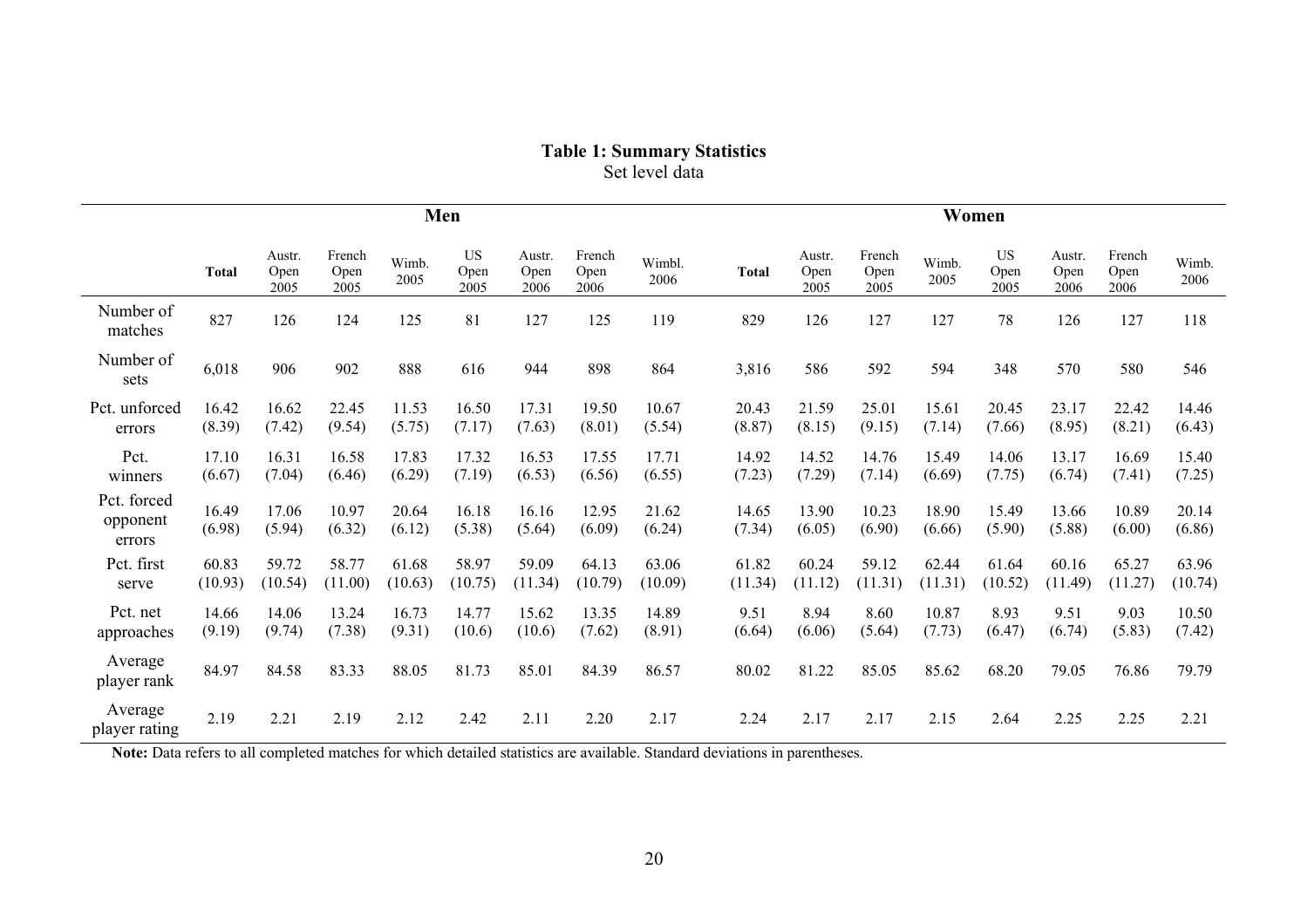# **Table 2: The Effect of the Decisive Set on Performance**  Unit of Observation: Set

|                                  |                | Individual Controls |            | Individual controls and match fixed effects |           |            |  |
|----------------------------------|----------------|---------------------|------------|---------------------------------------------|-----------|------------|--|
|                                  | Men            | Women               | Difference | Men                                         | Women     | Difference |  |
| Dependent variable:              |                |                     |            |                                             |           |            |  |
| Pct. unforced                    | 1.2562         | 2.5759              | .3196      | 1.6323                                      | 2.5339    | 0.9016     |  |
| errors                           | [1.56]         | [3.03]              | [1.13]     | [2.11]                                      | [3.09]    | [0.80]     |  |
| Pct.                             | $-1.1151$      | $-1.3767$           | $-0.2615$  | $-1.3101$                                   | $-1.1998$ | 0.1103     |  |
| winners                          | $[-1.66]$      | $[-2.09]$           | $[-0.28]$  | $[-2.01]$                                   | $[-1.85]$ | [0.12]     |  |
| Pct. first                       | $-0.3828$      | $-0.2654$           | 0.1176     | 0.2744                                      | $-0.7212$ | $-0.9956$  |  |
| serve                            | $[-0.57]$      | $[-0.38]$           | [0.12]     | [0.42]                                      | $[-1.04]$ | $[-1.05]$  |  |
| Match fixed effects              | N <sub>o</sub> | No.                 | No         | Yes                                         | Yes       | Yes        |  |
| Number of<br>observations (sets) | 3009           | 1908                | 4917       | 3009                                        | 1908      | 4917       |  |

**Note:** Entries in the table represent the coefficient on the "decisive set" dummy, t-statistics in parentheses. All regressions control for a full set of tournament dummies interacted with: a constant, the high-ranked player's rating, the low-ranked player's rating, the cumulative number of points played up to the beginning of the set, and the tournament round. Standard errors are corrected for clustering at the match level.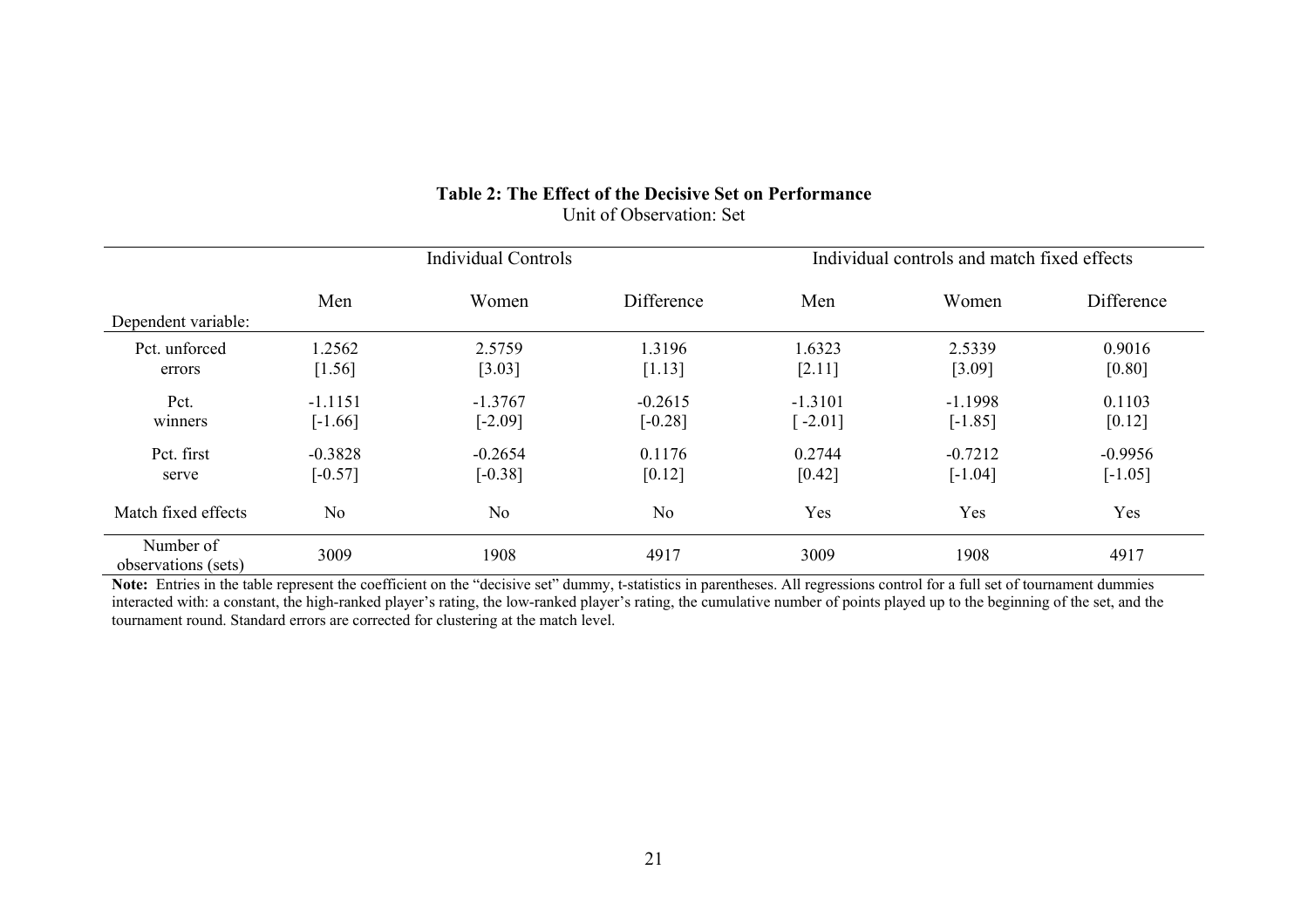|                                            |                | <b>Individual Controls</b> |                | Individual controls and match fixed effects |           |            |  |
|--------------------------------------------|----------------|----------------------------|----------------|---------------------------------------------|-----------|------------|--|
| Dependent variable:                        | Men            | Women                      | Difference     | Men                                         | Women     | Difference |  |
| Pct. unforced                              | 0.6281         | 1.3197                     | 0.6916         | 0.8162                                      | 1.2670    | 0.4508     |  |
| Errors                                     | [1.40]         | [2.70]                     | [1.04]         | [1.91]                                      | [2.68]    | [0.71]     |  |
| Pct.                                       | $-0.5516$      | $-0.7112$                  | $-0.1596$      | $-0.6550$                                   | $-0.5999$ | 0.0552     |  |
| Winners                                    | $[-1.45]$      | $[-1.78]$                  | $[-0.29]$      | $[-1.83]$                                   | $[-1.62]$ | [0.11]     |  |
| Pct. first                                 | $-0.3933$      | $-0.4234$                  | $-0.0301$      | 0.3121                                      | $-0.8307$ | $-1.1428$  |  |
| Serve                                      | $[-0.57]$      | $[-0.58]$                  | $[-0.03]$      | [0.47]                                      | $[-1.18]$ | $[-1.19]$  |  |
| Standardized                               | $-1.0536$      | $-1.8357$                  | $-0.7821$      | $-1.1715$                                   | $-1.7061$ | $-0.5346$  |  |
| Performance Index                          | $[-1.68]$      | $[-3.26]$                  | $[-0.93]$      | $[-1.89]$                                   | $[-3.15]$ | $[-0.65]$  |  |
| Match fixed effects                        | N <sub>0</sub> | N <sub>0</sub>             | N <sub>0</sub> | Yes                                         | Yes       | Yes        |  |
| Number of<br>observations<br>(player-sets) | 6018           | 3816                       | 9834           | 6018                                        | 3816      | 9834       |  |

## **Table 3: The Effect of the Decisive Set on Performance**  Unit of Observation: Player-Set

**Note:** Entries in the table represent the coefficient on the "decisive set" dummy, t-statistics in brackets. All regressions control for a full set of tournament dummies interacted with: a constant, the own player's rating, the opposite player's rating, the cumulative number of points played up to the beginning of the set, and the tournament round. Standard errors are corrected for clustering at the player-match level.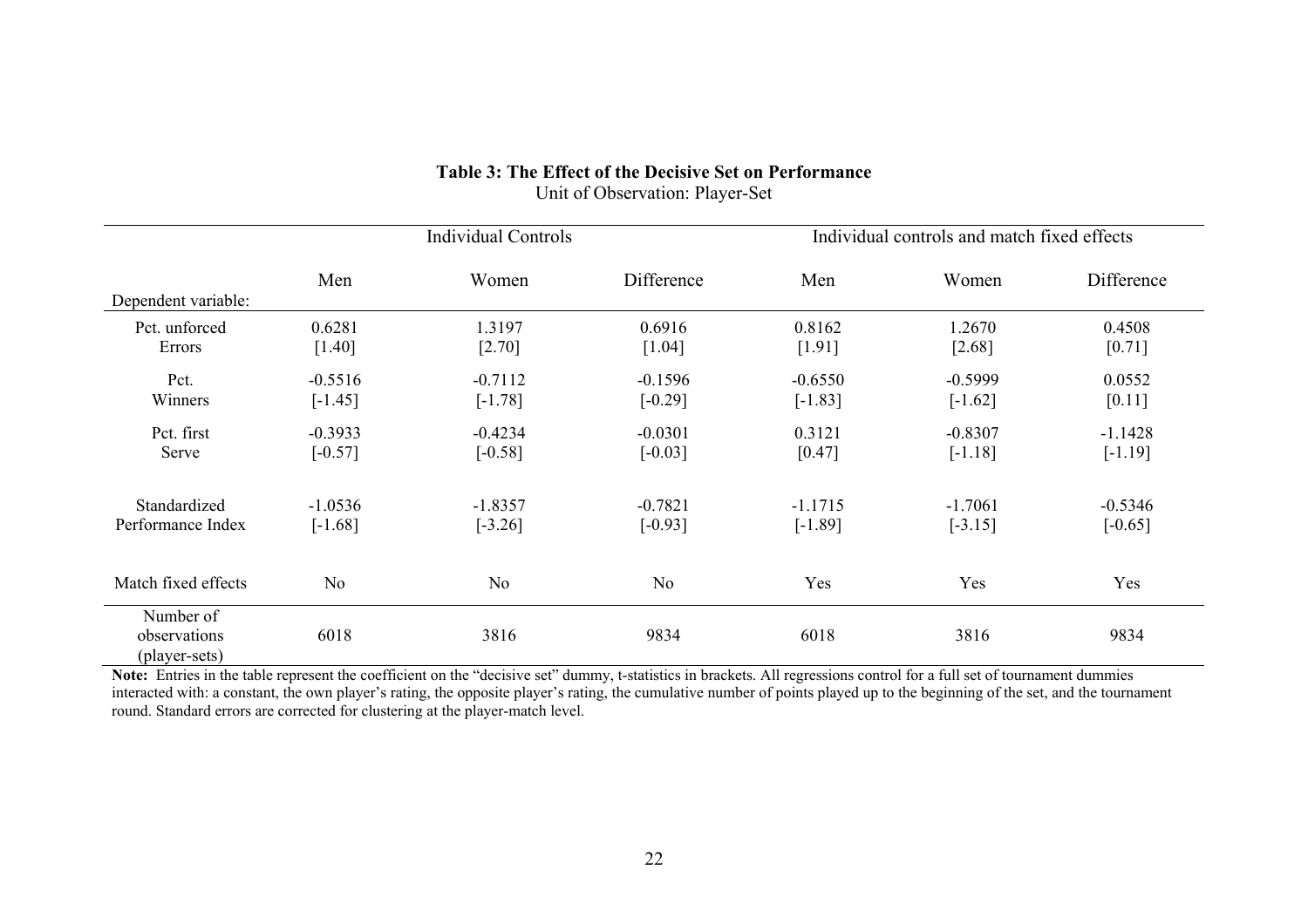| Table 4: The importance of points – summary statistics |                     |                   |        |                     |                   |        |        |  |  |  |
|--------------------------------------------------------|---------------------|-------------------|--------|---------------------|-------------------|--------|--------|--|--|--|
|                                                        |                     | Men               |        |                     | Women             |        |        |  |  |  |
|                                                        | French Open<br>2006 | Wimbledon<br>2006 | All    | French Open<br>2006 | Wimbledon<br>2006 | All    | ALL    |  |  |  |
| Mean                                                   | 0.0220              | 0.0243            | 0.0231 | 0.0316              | 0.0237            | 0.0288 | 0.0250 |  |  |  |
| Standard deviation                                     | 0.0299              | 0.0329            | 0.0314 | 0.0411              | 0.0343            | 0.0390 | 0.0342 |  |  |  |
| $25th$ percentile                                      | 0.0023              | 0.0030            | 0.0027 | 0.0052              | 0.0013            | 0.0033 | 0.0029 |  |  |  |
| $50th$ percentile                                      | 0.0116              | 0.0129            | 0.0122 | 0.0170              | 0.0092            | 0.0144 | 0.0128 |  |  |  |
| $75th$ percentile                                      | 0.0305              | 0.0322            | 0.0314 | 0.0440              | 0.0314            | 0.0403 | 0.0340 |  |  |  |
| Number of points                                       | 7,776               | 7,076             | 14,852 | 4,728               | 2,587             | 7,315  | 22,167 |  |  |  |

**Note:** The importance of a point is defined as the probability that player 1 wins the entire match conditional on him/her winning the current point, minus the probability that player 1 wins the entire match conditional on him/her winning the current point. See text for details.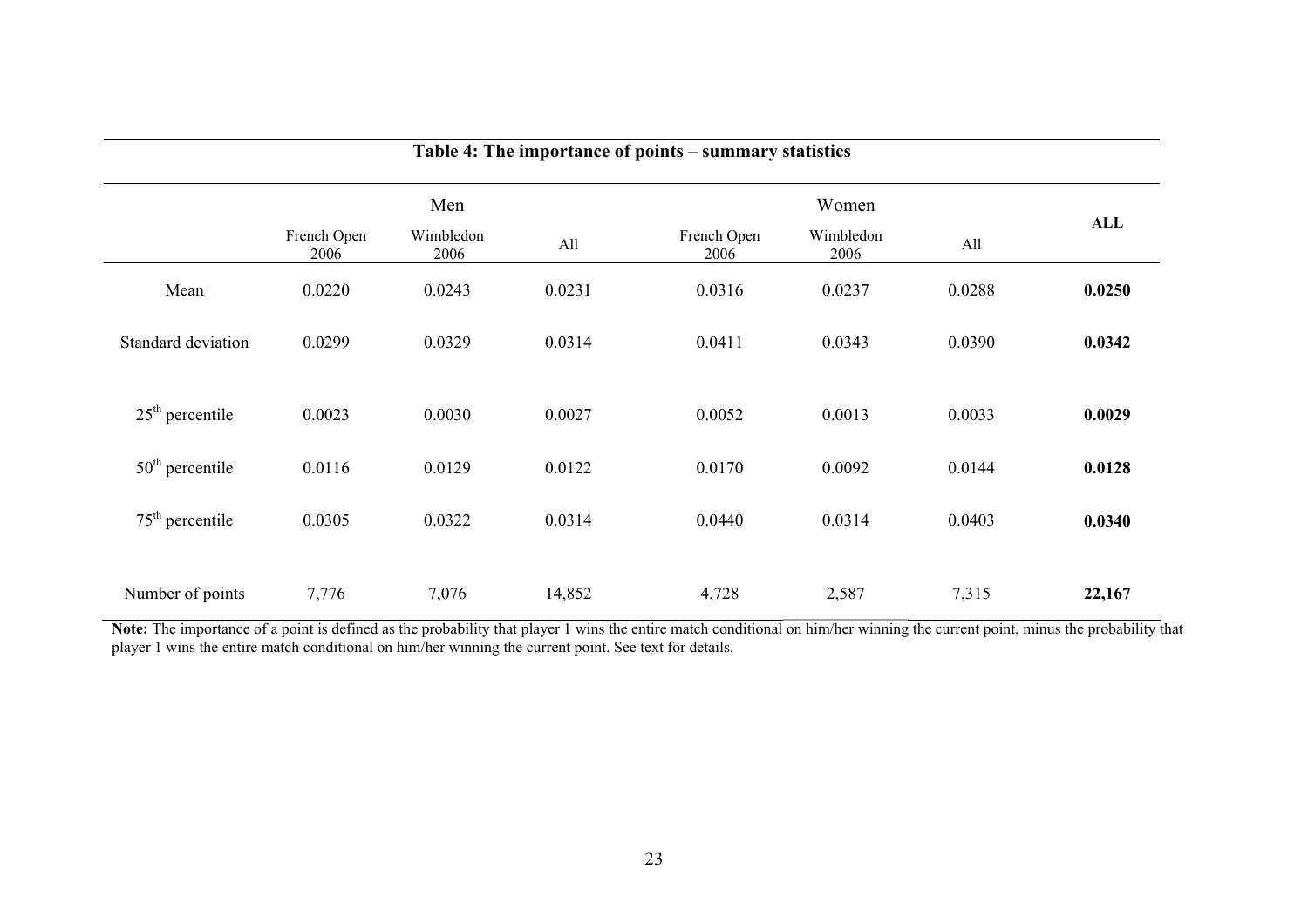|                          |          |                     |              | Men           |                       | Women               |              |               |                       |  |
|--------------------------|----------|---------------------|--------------|---------------|-----------------------|---------------------|--------------|---------------|-----------------------|--|
|                          |          | Number of<br>points | Pct. winners | Pct. unforced | Pct. forced<br>errors | Number of<br>points | Pct. winners | Pct. unforced | Pct. forced<br>errors |  |
| Importance               |          | 3857                | 33.42        | 31.45         | 35.13                 | 1677                | 33.04        | 33.21         | 33.75                 |  |
| quartile 1 (least        | Server   |                     | 22.71        | 17.68         | 8.92                  |                     | 19.08        | 19.38         | 10.67                 |  |
| important)               | Receiver |                     | 10.71        | 13.77         | 26.21                 |                     | 13.95        | 13.83         | 23.08                 |  |
|                          |          | 3756                | 34.56        | 30.01         | 35.44                 | 1780                | 32.02        | 37.87         | 30.11                 |  |
| Importance<br>quartile 2 | Server   |                     | 24.23        | 17.17         | 9.45                  |                     | 18.54        | 21.85         | 10.45                 |  |
|                          | Receiver |                     | 10.33        | 12.83         | 25.99                 |                     | 13.48        | 16.01         | 19.66                 |  |
|                          |          | 3839                | 33.21        | 31.39         | 35.40                 | 1693                | 29.65        | 39.87         | 30.48                 |  |
| Importance<br>quartile 3 | Server   |                     | 23.29        | 17.90         | 9.61                  |                     | 18.02        | 22.33         | 9.39                  |  |
|                          | Receiver |                     | 9.92         | 13.49         | 25.79                 |                     | 11.64        | 17.54         | 21.09                 |  |
| Importance               |          | 3378                | 33.87        | 29.96         | 36.18                 | 2155                | 31.97        | 40.93         | 27.10                 |  |
| quartile 4 (most         | Server   |                     | 23.09        | 17.85         | 9.59                  |                     | 19.63        | 22.55         | 8.35                  |  |
| important)               | Receiver |                     | 10.78        | 12.11         | 26.58                 |                     | 12.34        | 18.38         | 18.75                 |  |

# **Table 5: Typology of points, by importance quartiles**

**Note:** The importance quartiles are based on the overall distribution of the importance variable.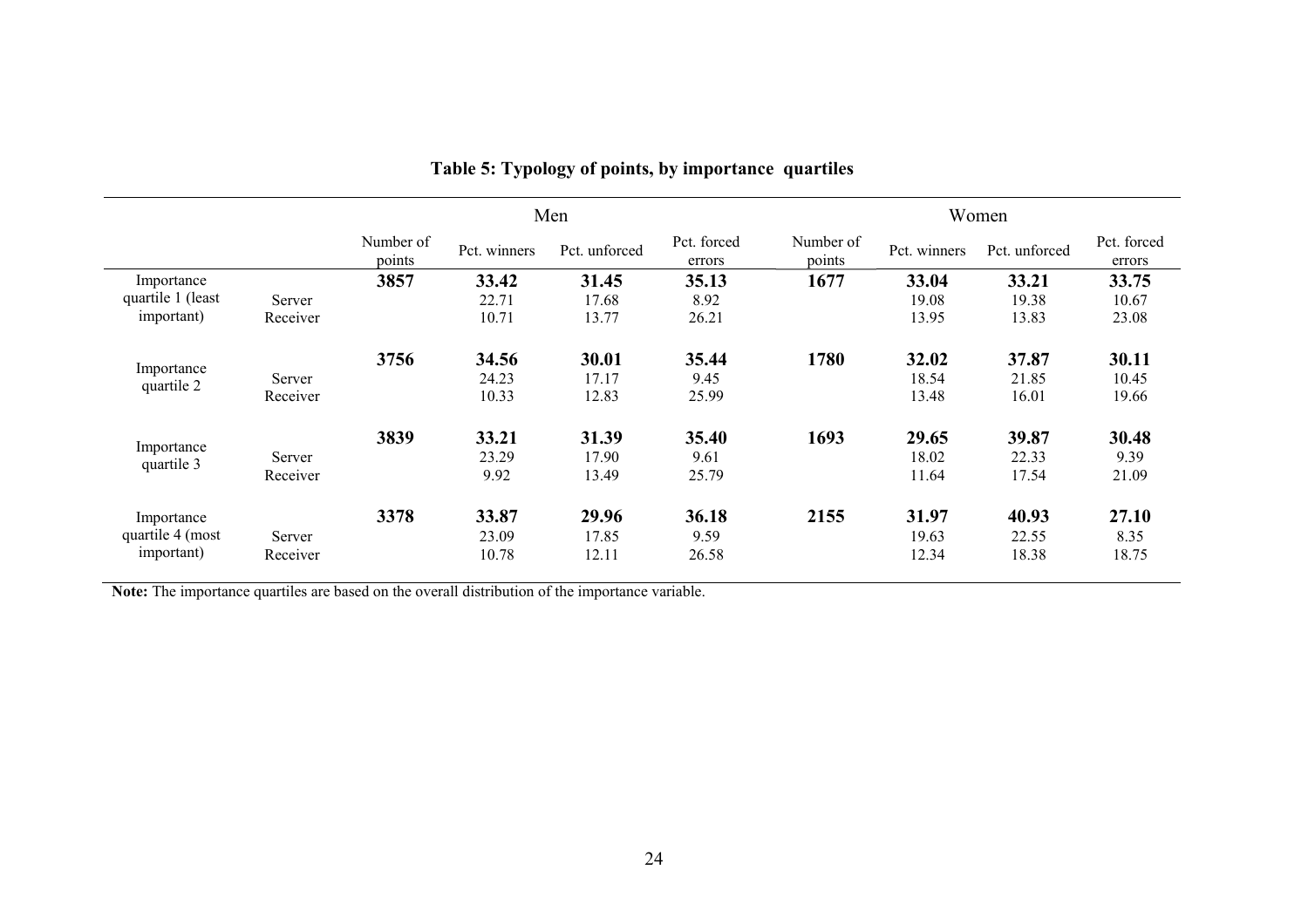|                        |                | <b>Individual Controls</b> |                | Individual controls and match<br>fixed effects |                      |                                      |  |
|------------------------|----------------|----------------------------|----------------|------------------------------------------------|----------------------|--------------------------------------|--|
|                        | Men            | Women                      | Difference     | Men                                            | Women                | Difference                           |  |
| <b>Winners</b>         |                |                            |                |                                                |                      |                                      |  |
| A: Linear              |                |                            |                |                                                |                      |                                      |  |
| Importance             | $-0.4026$      | 0.0355                     | 0.4381         | $-0.6946$                                      | $-0.5104$            | 0.1843                               |  |
|                        | $[-0.58]$      | [0.04]                     | [0.38]         | $[-0.89]$                                      | $[-0.47]$            | [0.14]                               |  |
| <b>B: Quadratic</b>    |                |                            |                |                                                |                      |                                      |  |
| Importance             | $-0.0426$      | 2.5016                     | 2.5442         | $-0.4499$                                      | 2.9418               | 3.3917                               |  |
|                        | $[-0.03]$      | [1.67]                     | [1.31]         | $[-0.31]$                                      | [1.45]               | [1.36]                               |  |
| Importance             | $-2.4418$      | $-12.377$                  | $-9.9354$      | $-1.5103$                                      | $-14.175$            | $-12.664$                            |  |
| squared                | $[-0.36]$      | $[-1.95]$                  | $[-1.07]$      | $[-0.20]$                                      | $[-1.89]$            | $[-1.20]$                            |  |
| C: Piecewise constant  |                |                            |                |                                                |                      |                                      |  |
| Importance             | 0.0465         | $-0.0576$                  | $-0.1042$      | $-0.0321$                                      | 0.0602               | 0.0923                               |  |
| quartile 2             | [0.83]         | $[-0.66]$                  | $[-1.00]$      | $\lceil -0.46 \rceil$                          | [0.52]               | [0.69]                               |  |
| Importance             | 0.0165         | $-0.1362$                  | $-0.1527$      | $-0.0700$                                      | $-0.1038$            | $-0.0338$                            |  |
| quartile 3             | [0.29]         | $[-1.51]$                  | $[-1.43]$      | $[-0.89]$                                      | $[-0.76]$            | $[-0.21]$                            |  |
| Importance             | $-0.0034$      | 0.0508                     | 0.0541         | $-0.0716$                                      | 0.0601               | 0.1317                               |  |
| quartile 4             | $[-0.06]$      | [0.56]                     | [0.49]         | $[-0.86]$                                      | [0.40]               | [0.77]                               |  |
|                        |                |                            |                |                                                |                      |                                      |  |
| <b>Unforced Errors</b> |                |                            |                |                                                |                      |                                      |  |
| A: Linear              |                |                            |                |                                                |                      |                                      |  |
| Importance             | $-0.7732$      | 0.6394                     | 1.4126         | $-0.9246$                                      | 0.3244               | 1.2490                               |  |
|                        | $[-1.05]$      | [0.74]                     | [1.24]         | $[-1.10]$                                      | [0.31]               | [0.92]                               |  |
| <b>B: Quadratic</b>    |                |                            |                |                                                |                      |                                      |  |
| Importance             | $-0.7290$      | 4.2257                     | 4.9547         | $-1.4549$                                      | 4.0979               | 5.5528                               |  |
|                        | $[-0.58]$      | [2.83]                     | [2.53]         | $\lceil -0.96 \rceil$                          | $\lceil 2.07 \rceil$ | $\begin{bmatrix} 2.22 \end{bmatrix}$ |  |
| Importance             | $-0.2555$      | $-18.578$                  | $-18.323$      | 3.2290                                         | $-15.448$            | $-18.677$                            |  |
| squared                | $[-0.04]$      | $[-2.78]$                  | $[-1.88]$      | [0.43]                                         | $[-2.13]$            | $[-1.78]$                            |  |
| C: Piecewise constant  |                |                            |                |                                                |                      |                                      |  |
| Importance             | $-0.0277$      | 0.0488                     | 0.0765         | $-0.1528$                                      | 0.0214               | 0.1742                               |  |
| quartile 2             | $[-0.48]$      | [0.56]                     | [0.73]         | $[-2.06]$                                      | [0.19]               | [1.29]                               |  |
| Importance             | 0.0147         | 0.0761                     | 0.0614         | $-0.1346$                                      | $-0.0253$            | 0.1094                               |  |
| quartile 3             | [0.25]         | $[0.86]$                   | $[0.58]$       | $[-1.64]$                                      | $[-0.19]$            | $[0.70]$                             |  |
| Importance             | $-0.0831$      | 0.2077                     | 0.2908         | $-0.2139$                                      | 0.1477               | 0.3616                               |  |
| quartile 4             | $[-1.32]$      | [2.31]                     | $[2.65]$       | $[-2.42]$                                      | [1.00]               | $\begin{bmatrix} 2.11 \end{bmatrix}$ |  |
|                        |                |                            |                |                                                |                      |                                      |  |
| Match fixed            |                |                            |                |                                                |                      |                                      |  |
| effects                | N <sub>0</sub> | N <sub>0</sub>             | N <sub>0</sub> | Yes                                            | Yes                  | Yes                                  |  |
| Number of              |                |                            |                |                                                |                      |                                      |  |
| observations           | 14,830         | 7,305                      | 22,135         | 14,830                                         | 7,305                | 22,135                               |  |
| (points)               |                |                            |                |                                                |                      |                                      |  |

# **Table 6: The Effect of Importance on Performance**  Multinomial Logistic Regression

**Note:** Entries in the table are the coefficients in a multinomial logit model for the typology of points (winners/ unforced errors/ forced errors) on the importance quartile dummies. Additional control variables: set dummies, server's rating, receiver's rating, and a Wimbledon 2006 dummy interacted with all of the above. The base category is "forced errors." T-statistics in parentheses.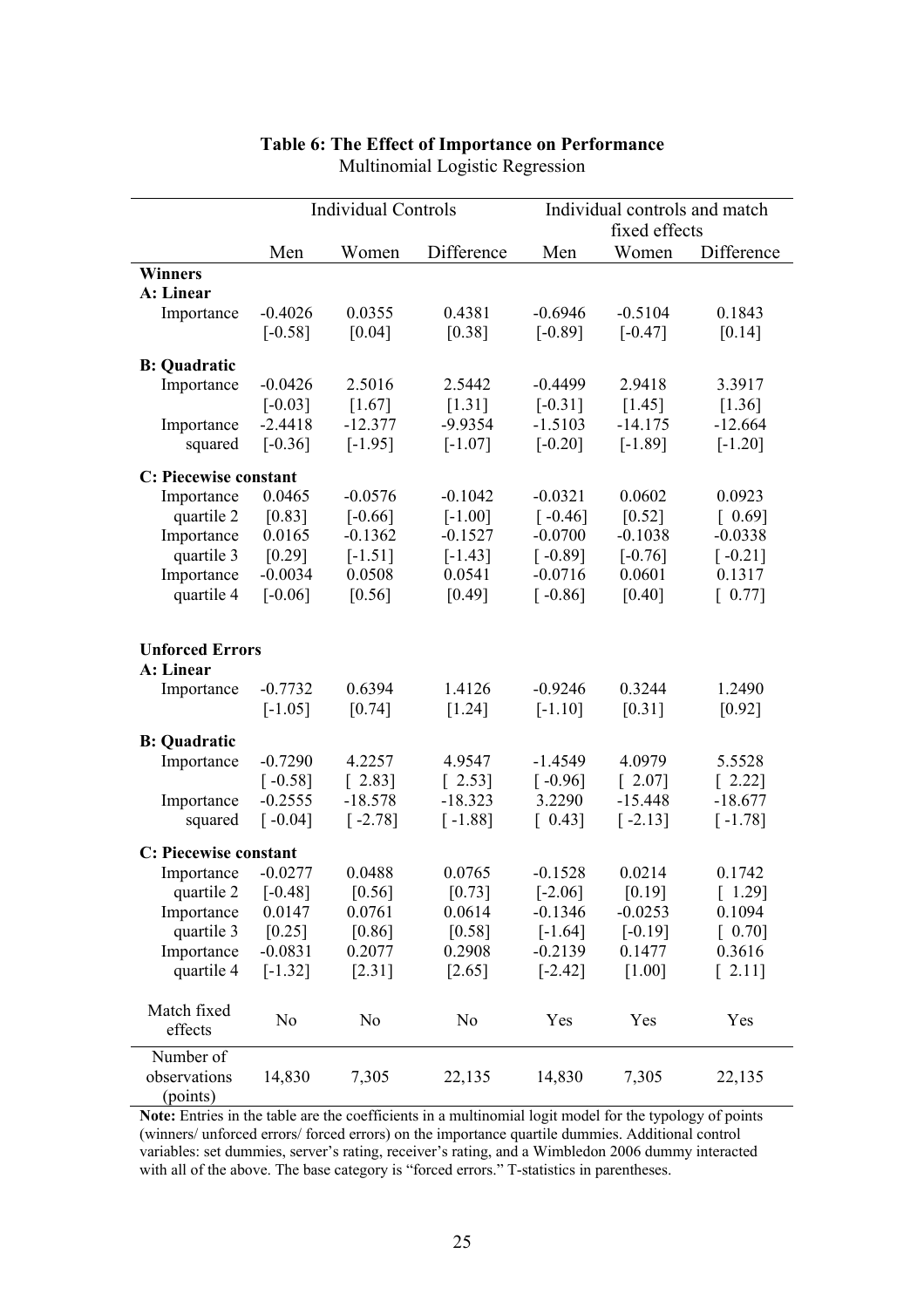|                                        |                | <b>Individual Controls</b> |            | Individual controls and match |                                      |            |  |  |
|----------------------------------------|----------------|----------------------------|------------|-------------------------------|--------------------------------------|------------|--|--|
|                                        |                |                            |            |                               | fixed effects                        |            |  |  |
|                                        | Men            | Women                      | Difference | Men                           | Women                                | Difference |  |  |
| <b>Unforced errors</b>                 |                |                            |            |                               |                                      |            |  |  |
| Decisive set                           | 0.7154         | 1.3569                     | 0.6415     | 0.9601                        | 1.2705                               | 0.3104     |  |  |
|                                        | [1.48]         | [2.68]                     | [0.92]     | [2.10]                        | $\begin{bmatrix} 2.63 \end{bmatrix}$ | [0.47]     |  |  |
| Decisive set $\times$                  | 0.1129         | $-0.2669$                  | $-0.3798$  | $-0.4845$                     | $-0.7150$                            | $-0.2305$  |  |  |
| (own rating $-$<br>rating $_{50}$ )    | [0.45]         | $[-1.36]$                  | $[-1.19]$  | $[-1.94]$                     | $[-3.73]$                            | $[-0.73]$  |  |  |
| Decisive set $\times$                  | $-0.3214$      | 0.1729                     | 0.4943     | 0.0890                        | 0.6666                               | 0.5776     |  |  |
| (opponent<br>rating – rating $_{51}$ ) | $[-1.36]$      | [0.82]                     | [1.56]     | [0.40]                        | [3.31]                               | [1.94]     |  |  |
|                                        |                |                            |            |                               |                                      |            |  |  |
|                                        |                |                            |            |                               |                                      |            |  |  |
| <b>Standardized performance index</b>  |                |                            |            |                               |                                      |            |  |  |
| Decisive set                           | $-1.2207$      | $-1.9886$                  | $-0.7678$  | $-1.4041$                     | $-1.7867$                            | $-0.3826$  |  |  |
|                                        | $[-1.84]$      | $[-3.40]$                  | $[-0.87]$  | $[-2.17]$                     | $[-3.21]$                            | $[-0.45]$  |  |  |
| Decisive set $\times$                  | $-0.4688$      | $-0.1344$                  | 0.3344     | 0.6736                        | 1.0360                               | 0.3625     |  |  |
| (own rating $-$<br>rating $_{50}$ )    | $[-1.48]$      | $[-0.58]$                  | [0.85]     | [2.09]                        | [4.68]                               | [0.93]     |  |  |
| Decisive set $\times$                  | 0.8501         | 0.4475                     | $-0.4026$  | $-0.0422$                     | $-0.8127$                            | $-0.7705$  |  |  |
| (opponent)                             | [2.63]         | [1.97]                     | $[-1.02]$  | $[-0.13]$                     | $[-3.70]$                            | $[-1.97]$  |  |  |
| rating – rating <sub>51</sub> )        |                |                            |            |                               |                                      |            |  |  |
| Match fixed                            |                |                            |            |                               |                                      |            |  |  |
| effects                                | N <sub>0</sub> | No                         | No         | Yes                           | Yes                                  | Yes        |  |  |
| Number of<br>observations              | 6018           | 3816                       | 9834       | 6018                          | 3816                                 | 9834       |  |  |

## **Table 7: Differential Effects of the Decisive Set by Player Quality**  Set-level analysis

**Note:** The unit of observation is the player-set. Entries in the table represent the coefficients on the "decisive set" dummy and its interactions with the player's rating and the opponent's rating. T-statistics in brackets. All regressions control for a full set of tournament dummies interacted with: a constant, the own player's rating, the opposite player's rating, the cumulative number of points played up to the beginning of the set, and the tournament round. Standard errors are corrected for clustering at the player-match level.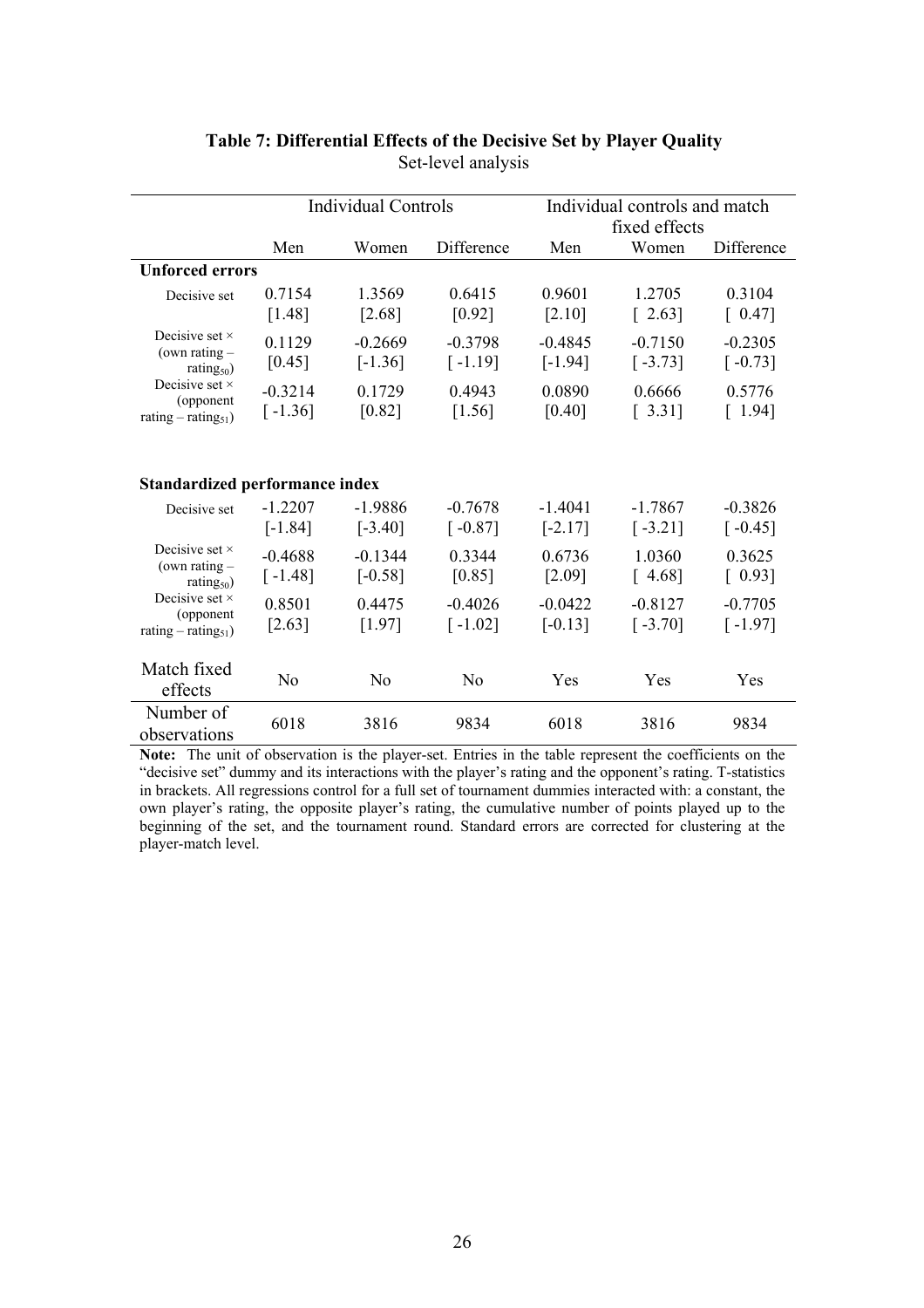|                                              |                                    | <b>Individual Controls</b> |                      | Individual controls and match |           |            |  |  |  |  |  |  |
|----------------------------------------------|------------------------------------|----------------------------|----------------------|-------------------------------|-----------|------------|--|--|--|--|--|--|
|                                              |                                    |                            |                      | fixed effects                 |           |            |  |  |  |  |  |  |
|                                              | Men                                | Women                      | Difference           | Men                           | Women     | Difference |  |  |  |  |  |  |
| <b>Unforced errors by server</b>             |                                    |                            |                      |                               |           |            |  |  |  |  |  |  |
| Importance                                   | $-1.7000$                          | 3.7172                     | 5.4172               | $-0.5518$                     | 1.1870    | 1.7389     |  |  |  |  |  |  |
|                                              | $[-1.28]$                          | [1.85]                     | $\lceil 2.25 \rceil$ | $[-0.38]$                     | [0.49]    | [0.61]     |  |  |  |  |  |  |
| Importance $\times$                          | $-0.0198$                          | $-1.1236$                  | $-1.1038$            | $-0.8435$                     | $-0.9809$ | $-0.1374$  |  |  |  |  |  |  |
| (server<br>rating $-$ rating <sub>50</sub> ) | $[-0.04]$                          | $[-2.02]$                  | $[-1.55]$            | $[-1.81]$                     | $[-1.57]$ | $[-0.18]$  |  |  |  |  |  |  |
| Importance $\times$                          | 1.1792                             | $-0.3698$                  | $-1.5490$            | 1.6508                        | 1.0049    | $-0.6459$  |  |  |  |  |  |  |
| (receiver<br>rating – rating <sub>51</sub> ) | $\lceil 2.63 \rceil$               | $\lceil -0.62 \rceil$      | $[-2.08]$            | [3.54]                        | [1.52]    | $[-0.80]$  |  |  |  |  |  |  |
|                                              |                                    |                            |                      |                               |           |            |  |  |  |  |  |  |
|                                              | <b>Unforced errors by receiver</b> |                            |                      |                               |           |            |  |  |  |  |  |  |
| Importance                                   | $-3.2313$                          | 5.8062                     | 9.0375               | $-2.9146$                     | 1.4598    | 4.3744     |  |  |  |  |  |  |
|                                              | $[-2.10]$                          | [2.70]                     | [3.41]               | $[-1.71]$                     | [0.56]    | [1.41]     |  |  |  |  |  |  |
| Importance $\times$                          | 0.4137                             | $-1.1516$                  | $-1.5653$            | $-0.0013$                     | $-0.9731$ | $-0.9718$  |  |  |  |  |  |  |
| (server<br>rating $-$ rating <sub>50</sub> ) | [0.78]                             | $[-1.87]$                  | $[-1.93]$            | $\lceil -0.00 \rceil$         | $[-1.39]$ | $[-1.10]$  |  |  |  |  |  |  |
| Importance $\times$                          | 0.7713                             | $-1.5835$                  | $-2.3549$            | 0.8010                        | 0.2782    | $-0.5228$  |  |  |  |  |  |  |
| (receiver                                    | [1.48]                             | $[-2.43]$                  | $[-2.82]$            | [1.50]                        | [0.38]    | $[-0.58]$  |  |  |  |  |  |  |
| rating – rating <sub>51</sub> )              |                                    |                            |                      |                               |           |            |  |  |  |  |  |  |
| Match fixed                                  |                                    |                            |                      |                               |           |            |  |  |  |  |  |  |
| effects                                      | No                                 | N <sub>0</sub>             | No                   | Yes                           | Yes       | Yes        |  |  |  |  |  |  |
| Number of<br>observations                    | 14,830                             | 7305                       | 22,135               | 14,830                        | 7305      | 22,135     |  |  |  |  |  |  |

# **Table 8: Differential Effects of Importance by Player Quality**  Point-by-point

Note: Entries in the table are the coefficients in a multinomial logit model for the six possible ways in which a point can end (winner by server / winner by receiver / unforced error by server / unforced error by receiver / forced error by server / forced error by receiver) on the linear importance measure, and its interactions with the server rating and the receiver's rating. Additional control variables: set dummies, server's rating, receiver's rating, and a Wimbledon 2006 dummy interacted with all of the above. The base category is "forced errors by receiver." T-statistics in brackets.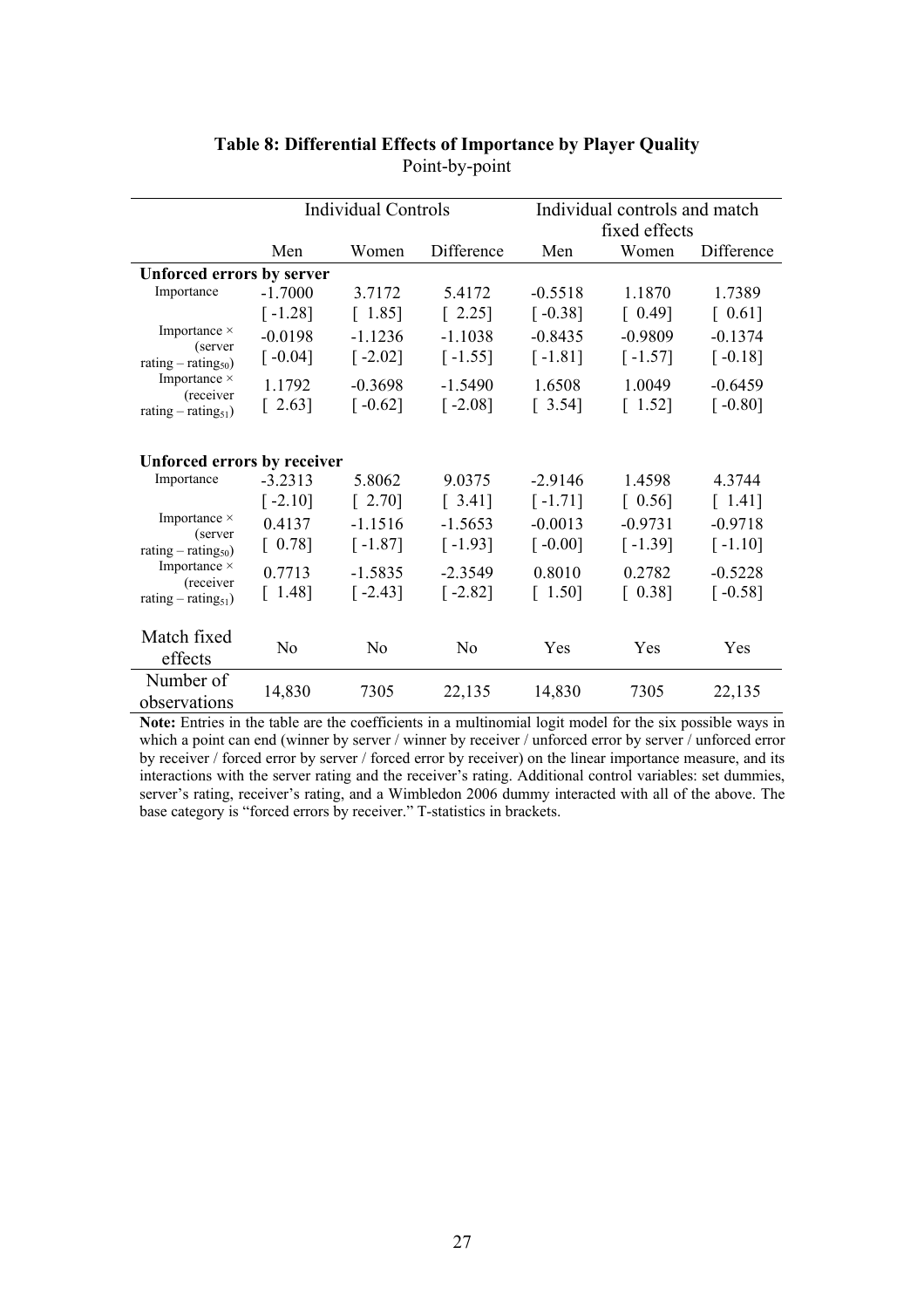



**Figure 1: The evolution of importance over the course of selected matches – men**